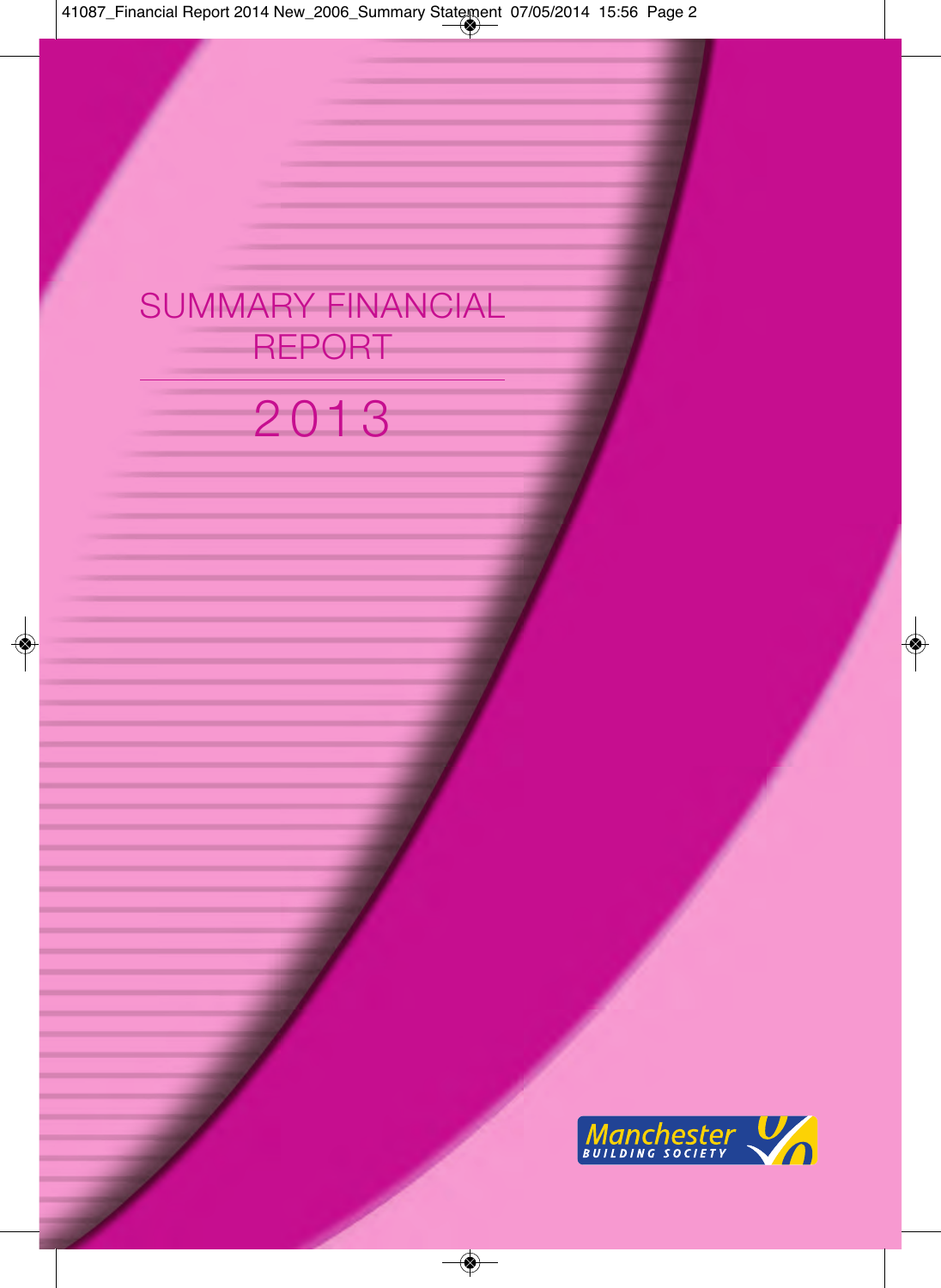

125 Portland Street Manchester M1 4QD Tel 0161 923 8000 Fax 0161 923 8950 Web www.themanchester.co.uk

*Authorised by the Prudential Regulation Authority and regulated by the Financial Conduct Authority and Prudential Regulation Authority*

*Member of the Building Societies Association*

*Member of the Council of Mortgage Lenders*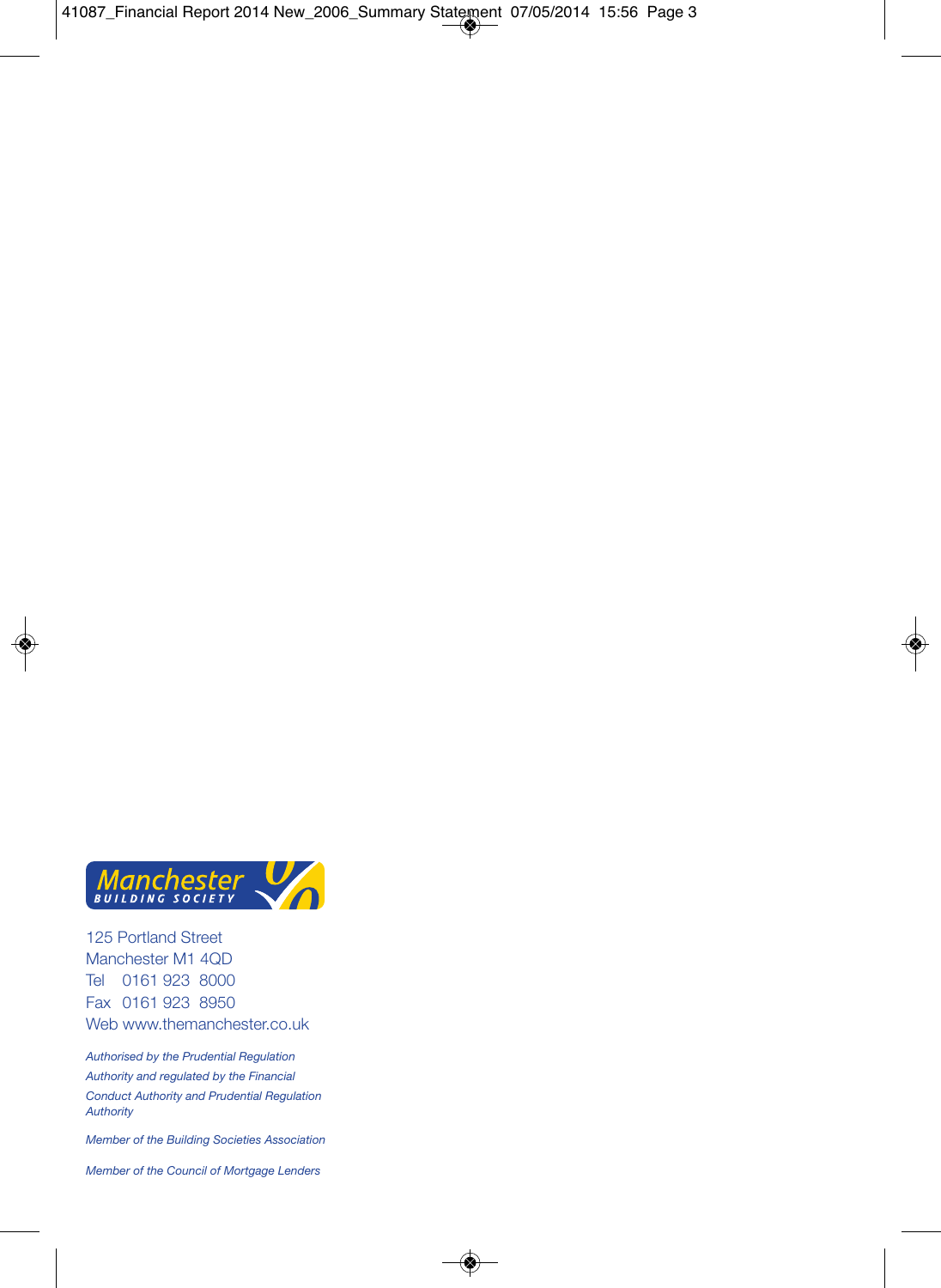- 4 SUMMARY CHAIRMAN'S STATEMENT
- 5 SUMMARY DIRECTORS' REPORT
- 15 RESULTS FOR THE YEAR FINANCIAL POSITION AT THE END OF THE YEAR SUMMARY OF KEY FINANCIAL RATIOS
- 16 NOTES TO THE SUMMARY FINANCIAL STATEMENT STATEMENT OF THE AUDITORS
- 17 SUMMARY DIRECTORS' REMUNERATION REPORT
- 18 DIRECTORS' REMUNERATION
- 19 CONTACT DETAILS

#### PAGES 5-16 CONSTITUTE THE SUMMARY FINANCIAL STATEMENT

| <b>DIRECTORS</b>       | J.P. Allen                               | <b>ACIB Dip FS</b>              |
|------------------------|------------------------------------------|---------------------------------|
|                        | H.F. Baines                              | ШB                              |
|                        | I.A. Dewar                               | FCA                             |
|                        | R.W. Dyson                               | MSc FRICS                       |
|                        | C.W. Gee                                 | <b>FCA</b>                      |
|                        | D.A. Harding<br>P.A. Lynch<br>F.B. Smith | JP BA MPhil FCMA                |
|                        | J. Smith                                 | <b>FCCA</b>                     |
| <b>CHAIRMAN</b>        | D.A. Harding                             | JP BA MPhil FCMA                |
| <b>CHIEF EXECUTIVE</b> | A. Hodges                                | FCMA GCMA                       |
| <b>SECRETARY</b>       |                                          | G.B. Honeyborne MBA CA(SA) FCMA |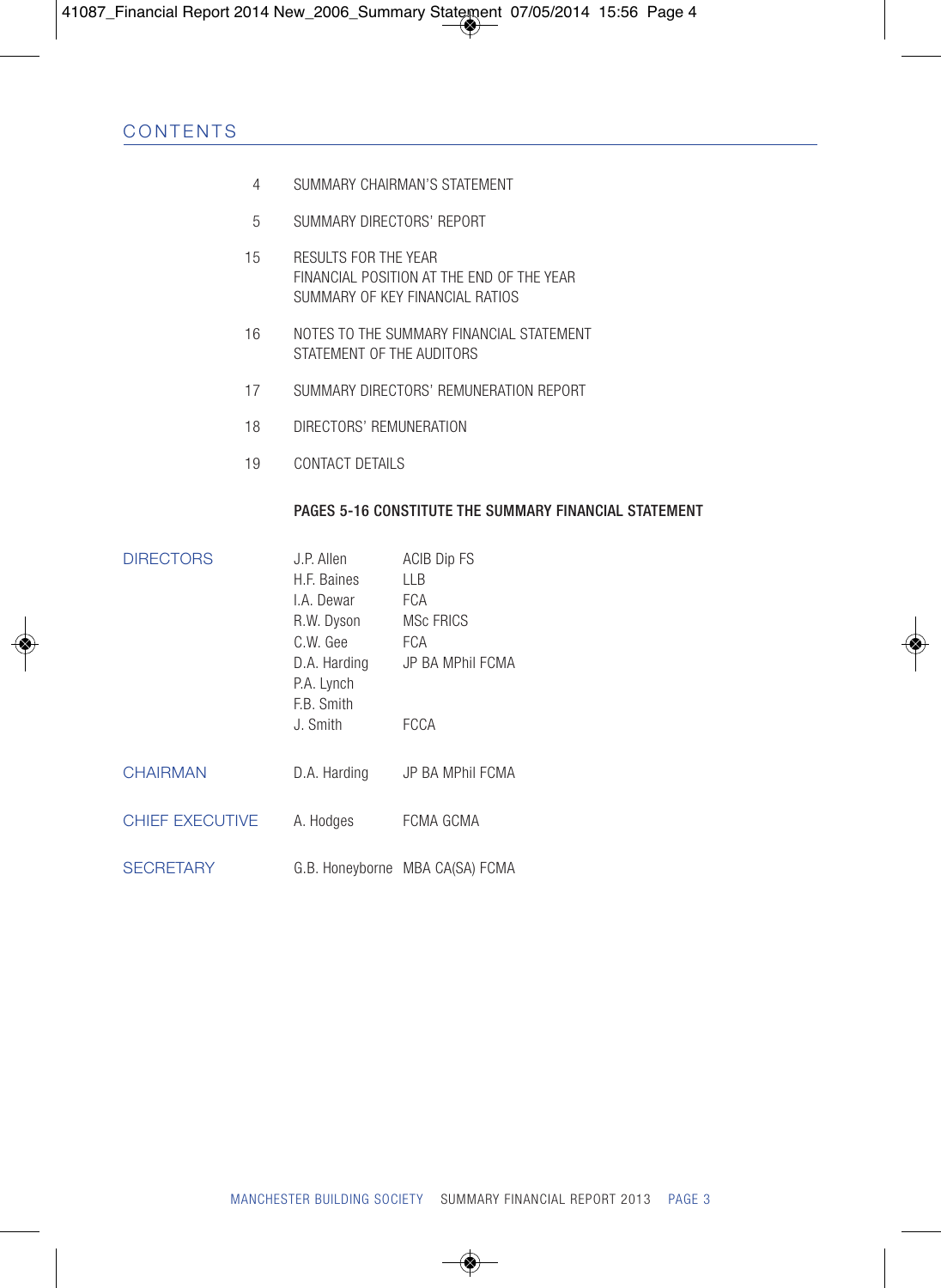## SUMMARY CHAIRMAN'S STATEMENT

The Society's core business performance remained robust and in line with the Board's expectations, but the 2013 annual results have been affected by a number of adjustments and an increase in provisions.

In April 2013 the Society issued new capital in the form of Profit Participating Deferred Shares in order to improve the Group's regulatory capital position. During the year the Board carried out a comprehensive review of the Group's operations and management structure to determine how best to serve the interests of members in the continuing low interest rate environment, whilst also focusing on reducing business risk. The Board has taken actions to streamline operational teams, refresh the Board and focus on risk reduction whilst maintaining the existing level of service provided to members.

Results for the current year are summarised below. Certain restatements have been made to the prior year results in line with professional advice: booking a provision for insurance risk associated with the Group's Lifetime mortgage assets, a reclassification of the 1999 PIBS from Equity to Liability, and the adoption of new accounting guidance regarding the treatment of levies. The combined impact of these was to reduce opening equity by £7.6 million.

The financial results for the year to 31 December 2013 are set out in detail later in this report but in essence the Group recorded total operating income of £13.5 million in the year compared with £3.0 million in 2012 (restated). After administrative expenses and depreciation, operating profit before impairment and provisions was £7.6 million compared with a restated loss of £1.9 million the previous year. The Group has also recognised an impairment charge of £8.7 million (2012: £0.9 million, restated). This impairment refers, in the main, to a mortgage book held by a third party but funded by the Society and mortgage assets in Spain.

After impairment and the compulsory Financial Services Compensation Scheme levy, the Group recorded a loss before tax of £1.6 million (2012: loss £3.1 million, restated). After tax, the loss for the year is £7.1 million (2012: loss £3.3 million), which includes a write down of £5.1 million of the Group's deferred tax asset, in line with IAS 12 - *Income Taxes*.

The Society scaled back its lending operations during 2013 with Group total assets reducing by £130.6 million. Internal restructuring actions delivered a reduction to the Group's underlying cost base. In addition, as a result of deciding to withdraw from certain types of lending, the Society's UK Lifetime mortgage book was sold for £68.4 million in December 2013 at a premium of £1.2 million. The result is a smaller Group with a high level of liquidity.

A process of refreshing the Board commenced in April 2013. David Cowie, Chief Executive retired and was replaced by Allan Hodges acting on a long-term interim basis. In June 2013 Susan Molloy resigned as a non-executive director following a prolonged period of ill health and at the close of the year Alec Finch, non-executive director and Chairman of the Audit Committee, retired after 7 years on the Board. After serving for nearly six years as a non-executive director, Bob Dyson has also indicated his wish to retire after the forthcoming AGM. I should like to thank them all for their service to the Society.

Three new non-executive directors have been appointed:

- Harry Baines joined the Board in August 2013 following an executive career as General Counsel to a number of major financial institutions, including Lloyds Banking Group plc.
- Ian Dewar also joined in August 2013, having retired in 2012 as a partner with KPMG. He brings valuable experience of Audit practices and Risk management.
- Fiona Smith joined the Board in January 2014. She also has wide experience as an in-house lawyer and currently occupies the role of General Counsel at the National Employment Savings Trust.

The low interest rate environment is, I know, of great concern to the saving members of the Society. Interest rates are at an unprecedentedly low level and seem likely to remain that way for some time to come. The Society has reduced the rates paid on savings in line with the trend in the market while trying to offer savers fair value. While borrowing members have, in general, benefited from lower interest rates, there are inevitably a small number of members who have moved into arrears. In these cases, with forbearance in mind, we have worked closely with these borrowers to seek a satisfactory solution to any payment problems.

The needs of our members and the service that we provide to them are key areas of focus for all members of staff, from the Board to the operational customer service teams. Our overriding aim is to provide a range of products that meet our members' lending needs and at all times to ensure that the service that we provide to them is second to none. This level of customer focus sees the Society's customer-facing staff aiming to deal with all member enquiries and queries at the first point of interaction – whether this be through our website, telephone contact teams, the branch or by post. The level of complaints and expressions of dis-satisfaction that we receive remain very low and we firmly believe that this is as a direct result of the level of member service that we provide.

I should like to thank all members of staff for their contribution during the year.

D. A. Harding

Chairman 3 May 2014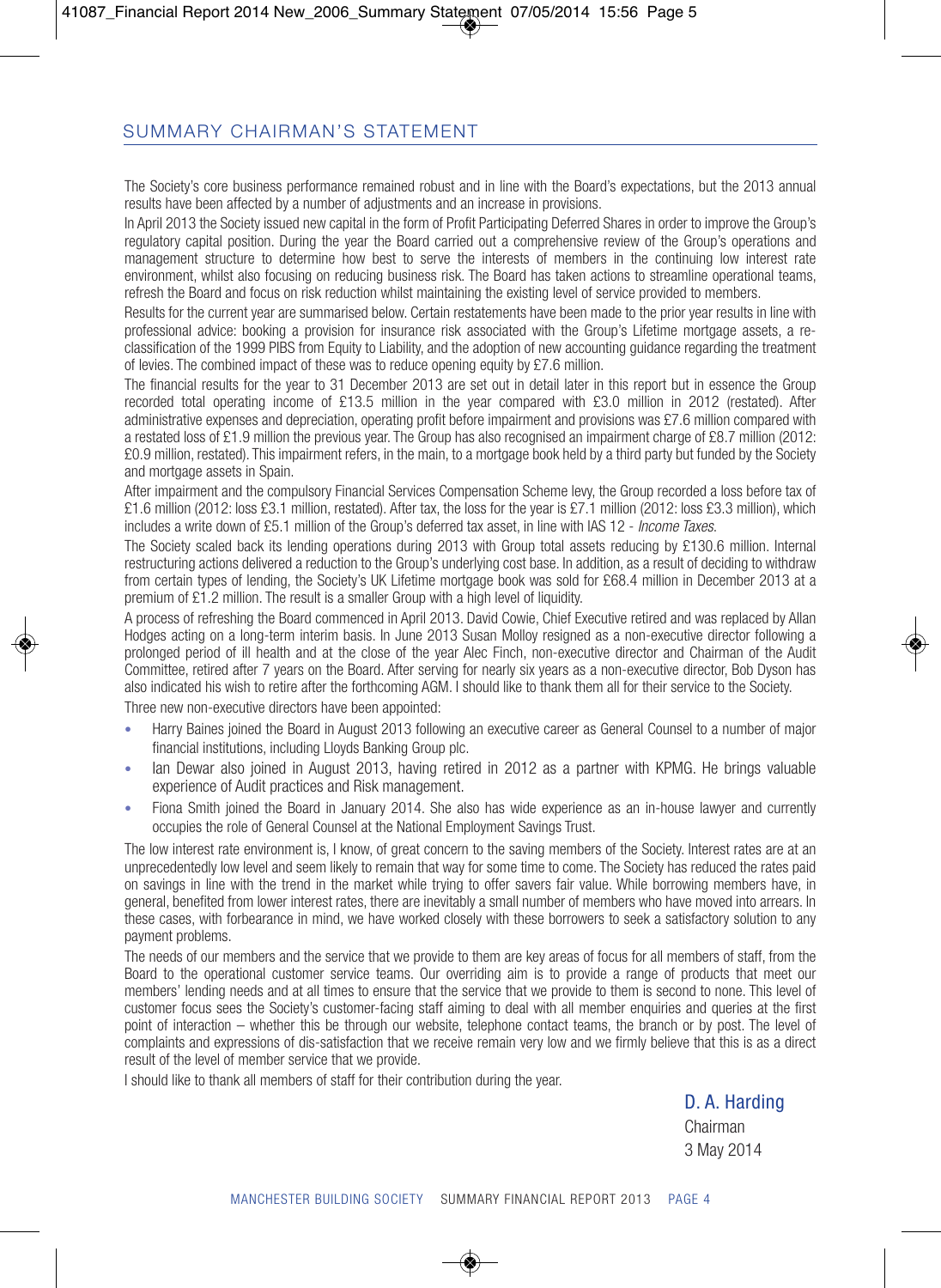## FOR THE YEAR ENDED 31 DECEMBER 2013

This financial statement is a summary of information which is contained in the audited Annual Accounts, the Directors' Report and Annual Business Statement for the year ended 31 December 2013, prepared using International Financial Reporting Standards, all of which will be available to members and depositors free of charge on demand at every office and agent of Manchester Building Society from 16 May 2014 and at www.themanchester.co.uk.

Approved by the Board of Directors of the Society on 3 May 2014 and signed on its behalf by:

| D.A. Harding | A. Hodges              | C.W. Gee                |
|--------------|------------------------|-------------------------|
| Chairman     | <b>Chief Executive</b> | <b>Finance Director</b> |

#### SUMMARY DIRECTORS' REPORT

#### Strategic Report

The Group consists of the Society and its two wholly owned subsidiaries: MBS (Mortgages) Limited and MBS (Property) Limited. The Group's strategy and results for the year are covered in detail in the sections that follow, along with the principal risks and uncertainties that the Group faces.

#### **Strategy**

The Society is owned by its members. The means by which its value is preserved is by providing products that meet the financial needs of both existing and potential members. Offering a safe home for individual and corporate deposits and making mortgage funding available on a cautious, controlled and appropriately remunerated basis allow for a suitable net interest margin to be reported, which in turn funds the increase in reserves. Careful management of the Group's regulatory capital allows the Society to support its mortgage book and to accommodate unforeseen mortgage losses. With this latter point in mind, in order to enhance its regulatory capital position and ratios, the Board actively manages the Group's assets so that they attract lower regulatory capital risk weightings. The Group's strategy was reviewed during 2013 in order to reduce risk and improve regulatory capital by a combination of:

- Overall shrinkage of the total mortgage book
- Re-profiling of the Group's mortgage assets
- Management of its interest rate risk
- A low risk approach to lending activity
- Active management of net interest margins
- Focus on overhead management

#### Business Model

The principal objectives of the Group remain the provision of competitive facilities for personal savings and for mortgage finance primarily to support owner occupation of residential property.

Emphasis in achieving these principal business objectives is placed on offering a secure home for retail depositors' savings and on high standards of customer services to support the Group's range of products.

#### Key performance indicators

Key performance indicators ("KPIs") monitored by the Board include the following:

- Capital
- Liquid assets
- Customer balances
- Mortgages and other loans
- Management expenses
- Profit

The KPIs are considered in more detail on pages 6 to 9, with indications as to why each metric is considered to be of importance in assessing financial performance. Additional commentary on the Group's performance is contained within the Chairman's Statement on page 4.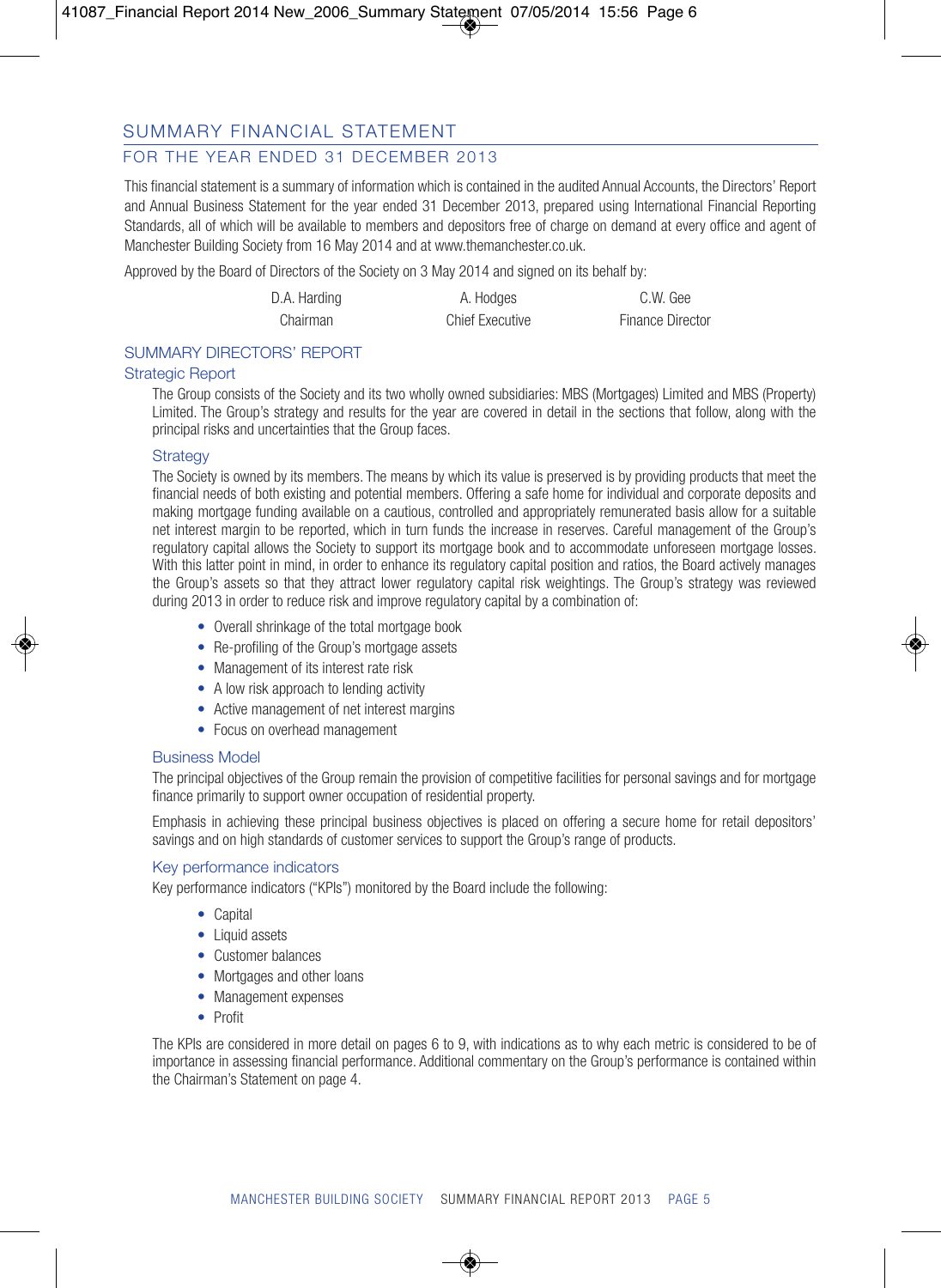## FOR THE YEAR ENDED 31 DECEMBER 2013

#### **Restatements**

PricewaterhouseCoopers LLP ("PwC") were appointed as the Group's external auditors during the year. A detailed review of accounting processes and policies has also been carried out. This review has highlighted two areas where a restatement of a previously adopted accounting treatment has been required relating to the Society's Permanent Interest Bearing Shares ("PIBS") and its Spanish Lifetime Mortgage assets. Additionally, the Group has chosen to adopt early the provisions of IFRIC 21, which impacts the recognition of the Financial Services Compensation Scheme ("FSCS") levy and which is also treated as a prior year adjustment.

#### • PIBS

#### *IAS 32 – Financial Instruments: Presentation*

The Society has two tranches of Permanent Interest Bearing Shares, issued in 1999 and 2005; each tranche is governed by a separate Offering Circular document. The terms of these documents differ, with those for the 2005 PIBS conferring discretion on the Society's Board to cancel in part or in whole any interest payment due. There is much less discretion on the Board's part to be able to cancel interest on the 1999 PIBS.

In relation to IAS 32 - *Financial Instruments: Presentation*, it is the view of the Board that the 1999 PIBS should be reclassified as a liability as the Board does not have an unconditional right to cancel the interest payment. The terms of these PIBS include a clause that if the Society were to have in issue any other share or deposit account (save for deferred shares) on which the Board could cancel the interest at its discretion, then the 1999 PIBS would qualify to be treated as equity. At both the 2012 and 2013 year ends there were no such accounts in issue, but if at a future year end such an account type were to exist, then the 1999 PIBS would be re-classified as equity.

The impact of the restatement on the 2012 and earlier years' positions is: subscribed capital within the liabilities heading increased by £5m, subscribed capital within the equity heading reduced by £5m, interest expense increased by £400k. There was a credit direct to the statement of changes in equity of £302k, being the tax effected interest adjustment. This is treated as an error in accordance with IAS 8 and gives rise to a restatement of prior period comparatives. Additionally, liabilities at 31 December 2011 increased by £74k (2012: nil) to recognise the accruals basis for the interest on the PIBS as a result of their reclassification from equity. This restatement does not alter the treatment of capital for regulatory purposes, as both tranches of PIBS are treated in the same way within the Group's regulatory capital assessments.

#### • Lifetime Mortgages

#### *IFRS 4 – Insurance Contracts*

The Society has a portfolio of Spanish Lifetime Mortgage loans secured on residential property. It has been identified that a particular clause of the mortgage contract meets the definition of an insurance contract; where a borrower dies or goes into long term care and a redemption receipt is less than the oustanding balance the Society does not have any further ability to recover amounts from the borrower or the estate. The recognition of a provision based on this insurance risk under IFRS 4 represents a change in accounting treatment. As the insurance provision is akin to a credit risk provision, it has been booked against loans and advances to customers.

The impact of the restatement is: an increase in provisions of £4.2m at 2012 (2011: increase of £3.1m) and an impairment loss of £0.5m in 2012 and reduction in interest and similar income of £0.2m, reflecting an adjustment to profit before tax of £0.7m, and a reduction in income tax of £0.2m and a reduction to 2012 opening retained earnings of £3.1m. This is treated as an error in accordance with IAS 8 and gives rise to a restatement of prior period comparatives.

## • FSCS Levy

#### *IFRIC 21 – Levies*

IFRIC 21 – *Levies* clarifies the treatment of the levy charged by FSCS. The IFRIC indicates that the trigger point for recognising a provision in respect of the FSCS levy moves from 31 December to the following 1 April, being the start of the FSCS levy year. The impact of this is that, at the financial statement date, the Society would not have passed the trigger point for requiring accrual of the following year's levy and accordingly would only be required to hold an accrual for a single year levy; previously, the accounting policy for FSCS levies required the Society to hold the equivalent of two years of the interest levy and one year of the capital levy as prescribed by the FSCS.

Adoption of IFRIC 21 is mandatory for accounting periods beginning on or after 1 January 2014, although early adoption is permitted. The Society has chosen to adopt early the provisions of IFRIC 21, which is treated as a change in accounting policy in accordance with IAS 8 and gives rise to a restatement of prior period comparatives. The impact of the restatement was to reduce provisions for liabilities and charges by £375k for 2012 (2011: £177k) and to increase profit before tax by £375k.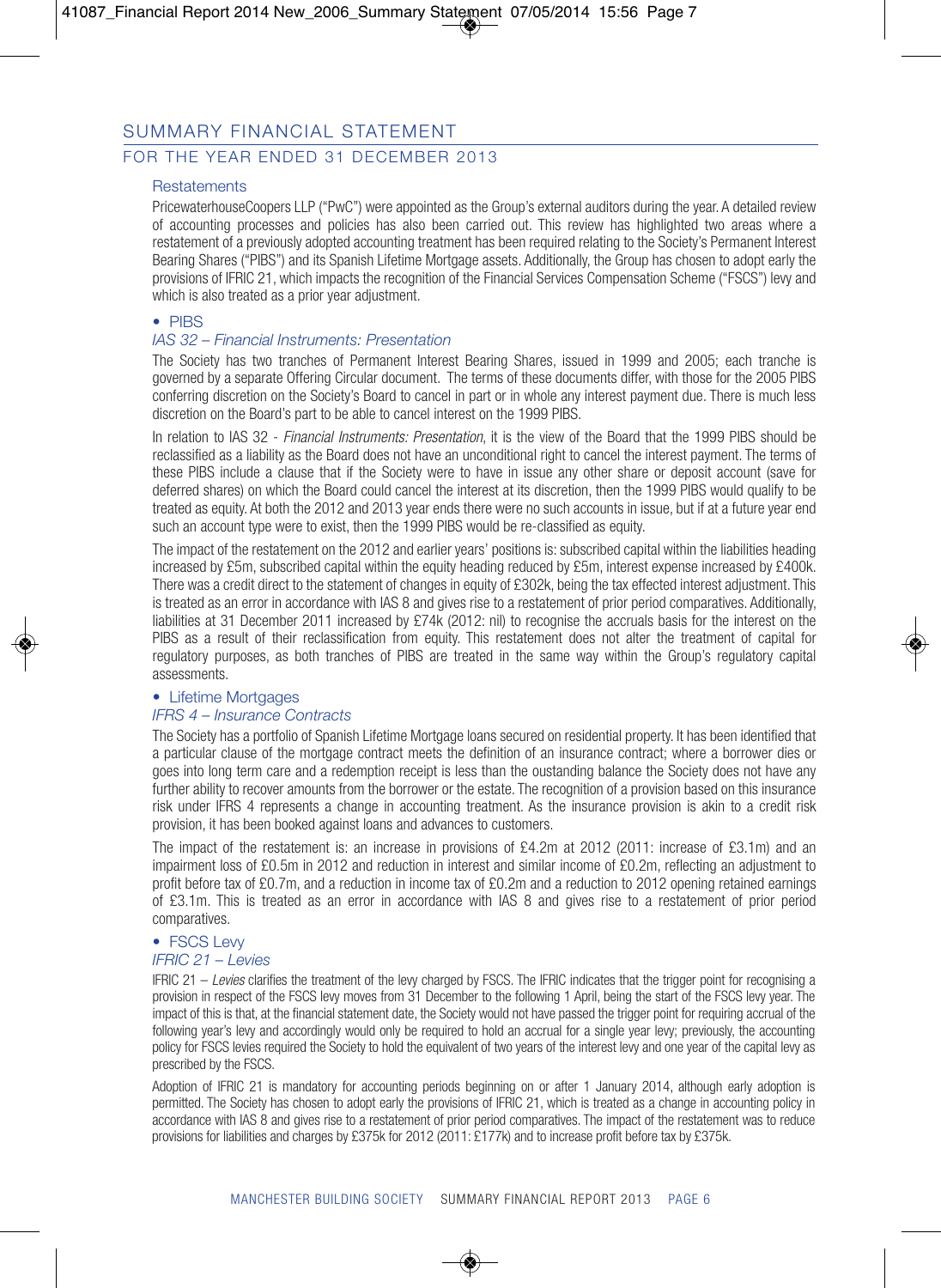## FOR THE YEAR ENDED 31 DECEMBER 2013

The deferred tax asset increased by £76k (2011: £698k) as a result of the combined impact of the tax affected restatements above. The financial impact of all of the above restatements may be seen overleaf.

#### Review of the Business

Where 2012 figures are quoted within this report, they are restated figures, as per the above restatement.

The Group reported a loss before tax for the year of £1.6m (2012: loss £3.1m). This was after accommodating a number of large and exceptional items as follows:

|                                                 | <b>FUUU</b> |
|-------------------------------------------------|-------------|
| Items that increased profit:                    |             |
| Gain on disposal of UK Lifetime mortgage assets | 1,183       |
| Gain on sale of Icelandic banking debt          | 348         |
|                                                 |             |
| Items that decreased profit:                    |             |
| Organisational restructuring costs              | (827)       |
| Provisioning impairment charge in the year      | (8.706)     |

As mentioned in the Chairman's Statement, during 2013 the Board undertook a comprehensive review of the Group's operations and took a number of actions that had a direct financial impact on the results for the year. The timing of these actions and the impact that they had on profit before tax in 2013 was as follows:

- April 2013 New capital issued no impact on the Group's profit
- June 2013 Organisational restructure cost: £827k
- December 2013 Sale of impaired Icelandic Banking debt gain: £348k - Disposal of a mortgage book - gain £1,183k

• New capital. Subscribed capital in the form of £18m of Profit Participating Deferred Shares ("PPDS") was issued. These instruments, issued and subscribed at par, are classified as equity within the Financial Statements and included as Core Tier 1 capital for regulatory purposes. Their cost of issue was £539k and this has been deducted from the proceeds when arriving at their carrying value within the Financial Statements.

• Organisational Restructure. A review and restructuring of internal support teams was carried out. This streamlined the Society's operations, with a reduction in headcount of 22 occurring. The cost of the exercise was £827k, which covered contractual notice periods, redundancy payments and legal advice. The Board considers that the current staffing levels will support existing business levels.

• Icelandic Banking Counterparties. The Society sold its remaining Icelandic banking debt, recording a gain of £348k as a result.

• Disposal of UK Lifetime Mortgage Assets. Having already identified earlier in 2013 that the UK Lifetime mortgage market was not a core part of its future activities, divestment of this £68m book of equity release assets occurred at the end of the year with the disposal generating a gain of £1.2m for the Group. In addition the disposal reduced the risk profile of the balance sheet and the level of regulatory capital that the Society was required to hold. At 31 December 2013, the majority of the consideration received was held as liquid assets.

#### PROFITARII ITY

• Result for the year: The Group reported a pre-tax loss for the year of £1.6m (2012: £3.1m loss).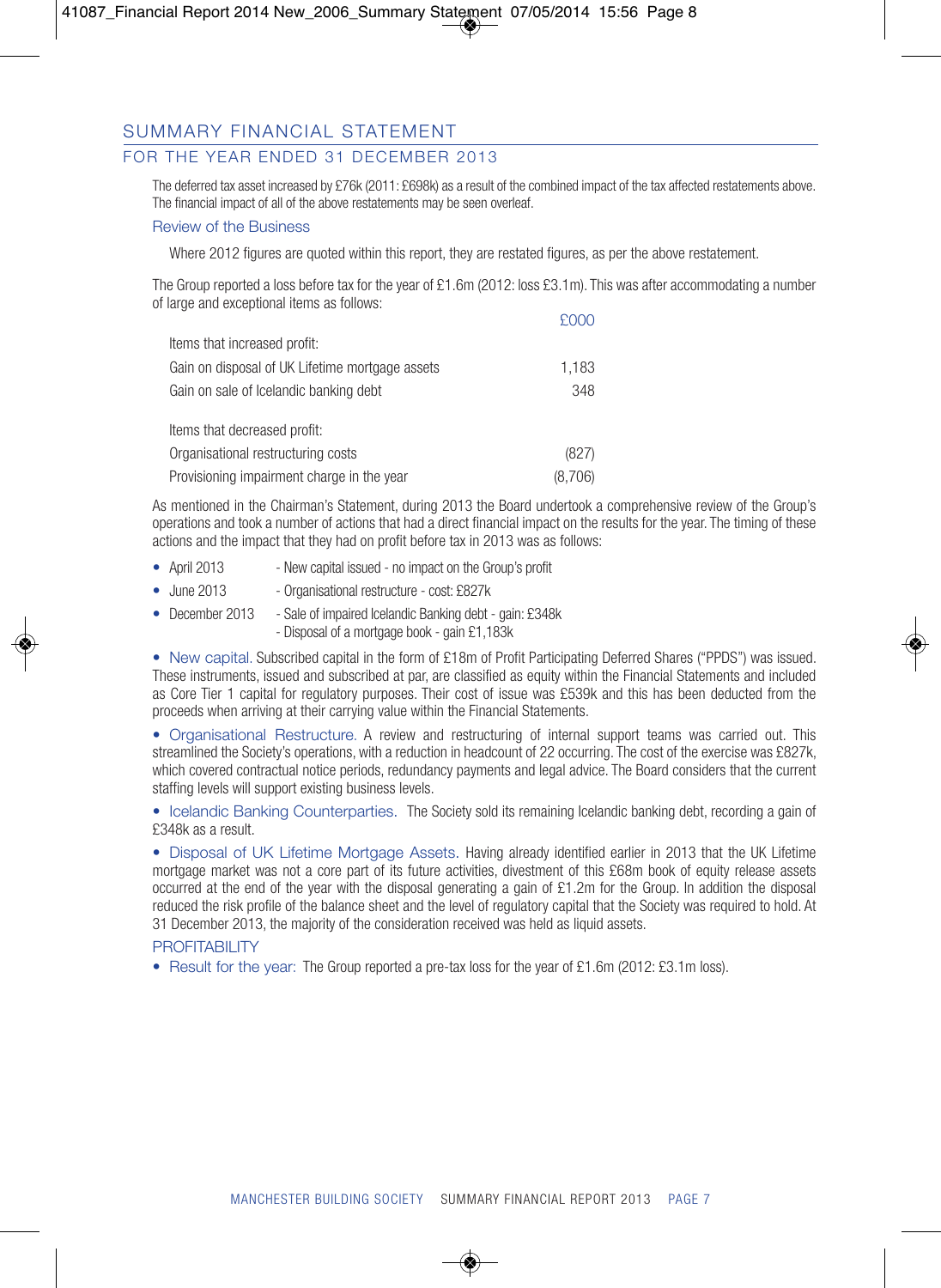## FOR THE YEAR ENDED 31 DECEMBER 2013

• Net Interest Income: The Group's net interest income was:

|                                        | 2013        | 2012     |
|----------------------------------------|-------------|----------|
|                                        | <b>FOOD</b> | £000     |
| Interest receivable and similar income | 27.354      | 28.214   |
| Interest payable and similar charges   | (12.947)    | (17.421) |
| Net interest income                    | 14.407      | 10.793   |

The level of interest earned on mortgages and loans (2013: £24.0m 2012: £25.4m) was lower in 2013 compared to 2012 due to lower mortgage balances and interest on investment securities was lower (2013: £1.1m; 2012: £2.0m) owing to a reduction in the level of securities held. Also included in interest receivable and other income in 2013 was the £1.2m gain (2012: nil) that was generated when the Society's UK lifetime mortgage book was disposed of at a value in excess of its carrying amount.

Interest paid to savings members reduced from £15.0m in 2012 to £10.2m in 2013; reflecting the combined impact of lower interest rates paid on a reducing savings book (2013: £502.6m of balances owed to members compared with £617.0m at 31 December 2012).

The range of savings and mortgage products was similar to those of previous years, which allows for ready year on year comparison of the net interest income result.

• Other income and other charges: As the Society's portfolio of interest rate swaps was not effective for IAS 39 hedge accounting purposes, the Board decided to exit from all of these derivatives. Exiting from this portfolio of swaps had a beneficial effect on the Group's other income as the level of loss on derivatives for the year reduced materially (2013: £0.3m; 2012: £8.3m). The net swap interest costs, being interest payments less interest receipts, reduced to £2.5m (2012: £4.5m). Also, at the point in time of exiting the swaps, their fair value, excluding interest, was £2.2m higher than that recorded at the previous financial statement date and accordingly, this £2.2m impacted favourably upon the Society and Group's other income during 2013. Another element of other income is the return that the Group earns on its investment securities; the income on these securities reduced during 2013 as a result of holding a lower level of investments (2013: £23.1m; 2012: £67.6m); the reduction in the level of investment securities arose through a combination of natural maturities and through managed disposal of selected instruments during Q2 2013, with the proceeds in all cases being retained in cash rather than being re-invested. The Group recorded a loss on these financial instruments of £1.13m (2012: £nil).

• Administrative expenses: In combination, the Group's administrative and depreciation expenses increased during the year from £4.9m to £5.9m. Of the £1.0m increase, £827k related to the organisational restructure referred to above. The cost savings that arose from the organisational restructure were offset in the year by the costs of the exercise itself, but it is expected that a reduction in the underlying level of administrative expenses will be seen in 2014 and onwards.

• Impairment losses: Impairment losses in 2013 were £8.7m (2012: £0.9m). All elements of the Group's mortgage and loan book were tested for impairment during the year and all impairment provisions were re-assessed. There were two particular parts of the book where provisions increased during the year, being: mortgage assets over which the Society holds a beneficial interest and Lifetime mortgage assets. In relation to the former, the Group has a beneficial interest in a mature portfolio of first and second charge mortgage assets which are consolidated in these accounts. This portfolio, which has a carrying value after impairment provisions, of £6.2m, includes both non-regulated residential mortgage assets and assets regulated under the Consumer Credit Act ("CCA"). Full legal title to these mortgages rests with a third party. The acquisition was made through a funding arrangement with a third party and the Group holds a debenture over both the third party business and the mortgage assets concerned. Administration of the mortgage book is undertaken by the same third party that owns the legal title of the assets. During the course of the year the Group identified instances where certain of the requirements of the CCA relating to post contract documentation had not been fully complied with by the mortgage administrator. An exercise was undertaken to estimate the future cashflows that could be generated from these mortgage assets and to discount these at the effective rate of interest; this resulted in an increase in impairment provisions of £6.7m (2012: £0.7m) which was booked in December 2013. As the Group benefits from all of the cashflows that this mortgage book generates, any refunds made by the mortgage administrator to customers where CCA compliance has fallen short, adversely affect the Group's recoverability. The Group has estimated that the administrator will need to make refunds to customers of the order of £273k and accordingly this sum has been booked in the Group's accounts, although it is noted that legal liability to repay such sums rests with the administrator and not the Group. Separately, in relation to the Society's Lifetime mortgage assets, having booked a prior year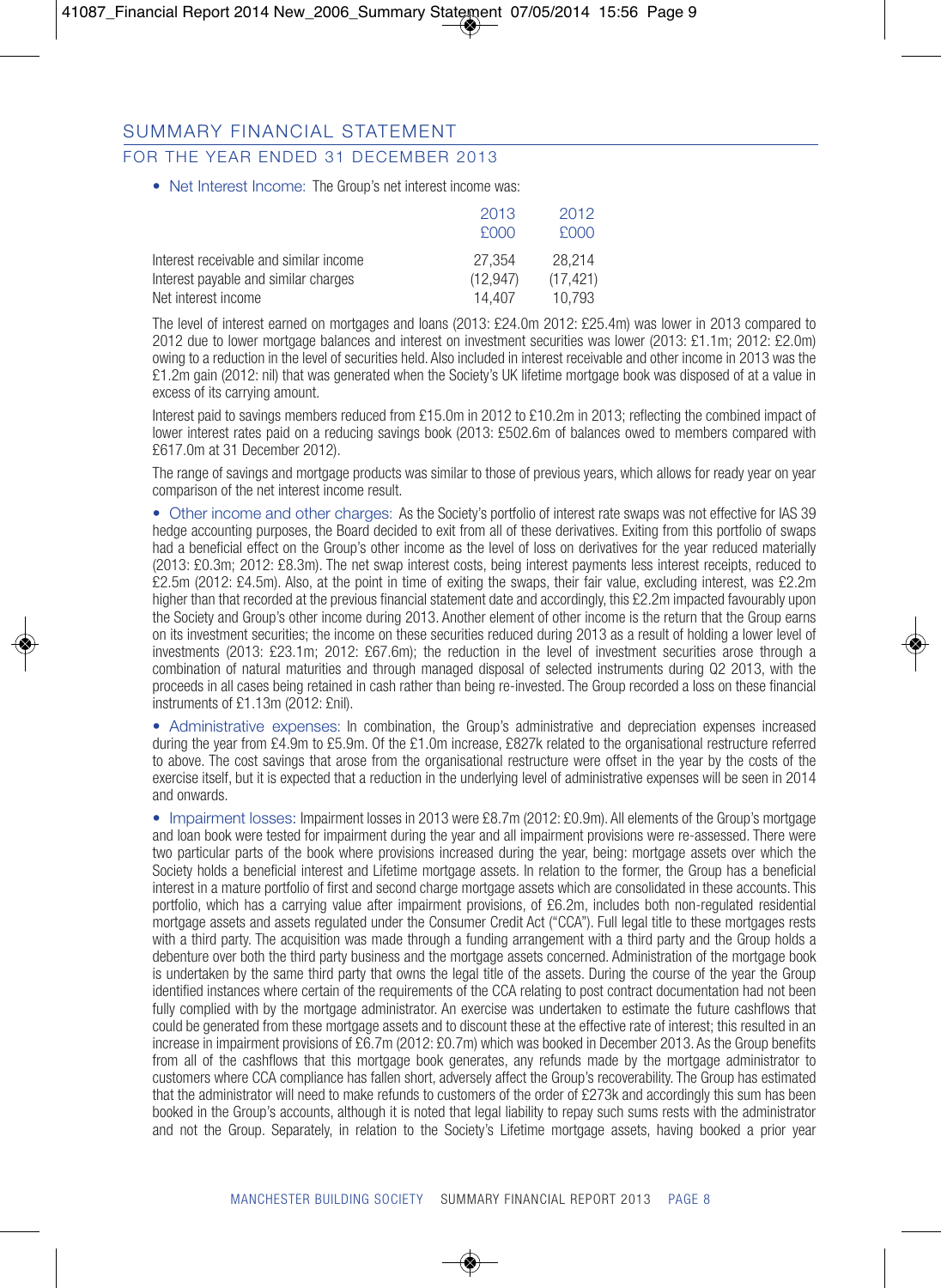## FOR THE YEAR ENDED 31 DECEMBER 2013

restatement to reflect a provision for the insurance risk associated with these assets, this provision increased during the year by £0.9m as a result of movements in Spanish house price inflation assumptions (2012: £1.2m).

#### FINANCIAL POSITION

• Liquid Assets: The Group's liquid assets are deposited with UK "high street" banking counterparties in either instantly accessible bank accounts, or in instruments that can be converted into cash in a very short period of time. Of the Society's total liquid funds at the year end, £95.7m was deposited with the Bank of England (2012: £50.4m). The increase was predominately due to £35m from the proceeds of the sale of lifetime mortgages in December 2013 being deposited with the Bank of England.

• Mortgages and Other Loans: Group mortgage balances, after provisions, were £454.0m (2012: £570.5m), representing a year on year decrease of 20.4% (2012: 6.5% reduction). Of this decrease, 11.9% is accounted for from the disposal of the Group's UK Lifetime Mortgage book in December 2013. Further, to help maintain its regulatory capital position, the Society was less active in terms of making new or further sums available to borrowing members, with advances to 70 new and 1 existing borrowers occurring during the year, to a total value of £10.1m (2012: £12.3m).

The Group has continued in its efforts to minimise mortgage arrears and to help borrowers in difficulties to resolve their situations, taking a consultative approach with borrowers who experience payment difficulties and applying forbearance as appropriate. At 31 December 2013 there were 18 mortgage accounts (2012: 25) where payments were 12 or more months in arrears. Outstanding balances on these accounts amounted to £6.0m (2012: £6.6m) with total arrears of £0.7m (2012: £0.7m), representing 1.3% of total mortgage balances (2012: 1.1%). These figures represent assets where the Group holds legal title.

Provisions for potential mortgage losses have been calculated by assessing impairment indicators, arrears and forbearance positions, and historic loss experience. Mortgage accounts in arrears by 3 months or more are reviewed regularly and the impairment provision requirements are reviewed at each calendar quarter end accordingly.

• Other Assets: Included within Other Assets is a sum of £1.1m (2012: £42.3m) relating to collateral deposited in the form of cash under credit support annex agreements ("CSA") with the Group's counterparty providers of derivative contracts. As the Group exited from all of its interest rate derivative contracts in June 2013 the level of CSA balances reduced materially.

• Retail Balances: Retail balances reduced in proportion to the overall reduction in the balance sheet. The range of savings products available during the year was carefully managed in order to ensure that a suitable level of funding was held and that the rates offered were appropriately competitive.

• Capital: The purpose of the Group's capital is to support its mortgage book and to absorb any losses that may arise, thereby offering member protection as a regulated deposit taker. The Board manages capital within the regulatory limits set by the PRA, with Basel II regulatory capital positions being:

|                                    | 31 Dec 2013<br>£000 | 31 Dec 2012<br>£000 |
|------------------------------------|---------------------|---------------------|
| <b>Tier 1 Capital</b>              |                     |                     |
| <b>Retained earnings</b>           | (1, 374)            | 5,611               |
| <b>PPDS</b>                        | 17,461              |                     |
| <b>PIBS</b>                        | 14,788              | 14,788              |
| <b>Total Tier 1 Capital</b>        | 30.875              | 20.399              |
|                                    |                     |                     |
| <b>Tier 2 Capital</b>              |                     |                     |
| Subordinated debt                  | 14.500              | 14,800              |
| Collectively identified provisions | 13,688              | 1,364               |
| <b>Total Tier 2 Capital</b>        | 28.188              | 16.164              |
|                                    |                     |                     |
| <b>Total Regulatory Capital</b>    | 59.063              | 36,563              |
|                                    |                     |                     |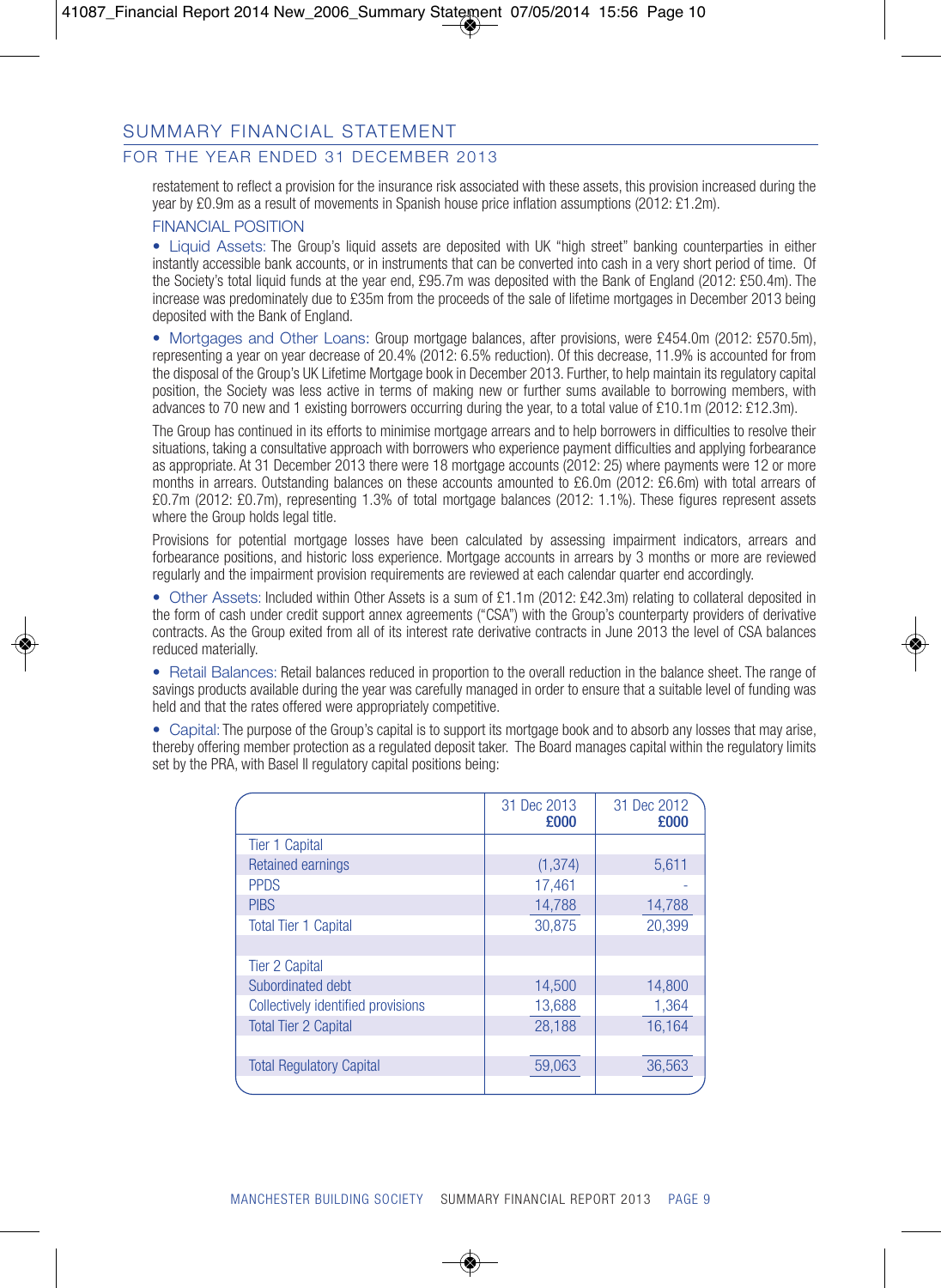## FOR THE YEAR ENDED 31 DECEMBER 2013

Since the start of 2013, noteable movements in capital have arisen from:

|                                                                     | £000    |
|---------------------------------------------------------------------|---------|
| Opening position at 1 January 2013 (as previously reported)         | 39,154  |
| Reduction in reserves arising from restating 2012 and earlier years | (2,591) |
| Opening position at 1 January 2013 (restated)                       | 36,563  |
| <b>Issuance of new PPDS</b>                                         | 17.461  |
| Movements in Tier 2 capital                                         | 12.024  |
| Reduction in retained earnings arising from current year trading    | (6,985) |
| Closing position at 31 December 2013                                | 59,063  |

Concurrent with the approval of the 2012 financial statements, £18m of new capital was issued in April 2013 in the form of PPDS. These instruments, issued and subscribed at par, are classified as equity within the Financial Statements and included as Core Tier 1 capital for regulatory purposes. The figure disclosed is the proceeds received less the costs of issue.

The Board is focused on further actions to reduce risk and rebuild reserves, as demonstrated by the sale of the UK lifetime mortgage portfolio. The 31 December 2013 capital position reflects the actions taken by the Board, along with the impact of the accounting adjustments and impairments booked in these 2013 accounts.

As a result of the implementation of Basel III on 1 January 2014, the Society's regulatory capital at that time was assessed to be £42m.

The Group's gross capital improved from 4.9% at 31 December 2012 to 7.3% at 31 December 2013. The free capital at 31 December 2013 was 8.2% (2012: 4.6%).

#### Financial Risk Management Objectives

The Group offers mortgage and savings products. It undertakes limited interaction with the wholesale money market for cashflow and liquidity management purposes. There are formal structures in place to monitor, report and manage the risks associated with the Group's operations. The Board seeks to manage the risks that the Group faces through a suite of regularly reviewed and approved policies, covering: Credit, Liquidity, Financial Risk and Operational Risk.

#### Principal Risks and Uncertainties

Every business faces risks as part of its day-to-day operation. The Board's risk management objectives are to seek to minimise the risks that the Society faces, by articulating that it has a low appetite for risk and by deploying a range of risk management policies and procedures within an appropriate control environment in order to achieve such an outcome.

It is recognised that there is always a possibility of the non-repayment of sums due to the Group, which could arise from a variety of borrower or counterparty circumstances. In order to ensure that the Group does not expose itself to too great a level of risk. The Group's strategies, policies, procedures and Board approved risk appetites allow all of its directors and staff to focus on those areas that could expose the Group to wider loss.

The principal risks and uncertainties facing the Group are credit risk, liquidity risk, interest rate risk and currency risk. Certain aspects of the macro economic environment also influences the risks that the Society faces. The Board believes that the profile of risks that the Society will face in 2014 is similar to those experienced during 2013.

The principal risks that the Group faces are summarised below:

• Credit Risk: The Group is exposed to the risk that it may not receive back in full any sum that has been borrowed (in relation to loans and advances) or any sum that it has deposited with a counterparty (in relation to liquid assets) when such amounts fall due. The Board monitors credit risk, underlying security values and the level of impairment provisions on a regular basis. In relation to loans and advances, credit risk presents as more of a consideration than in relation to the Society's liquid assets; the former involve relationships with individuals or small businesses, whilst the latter are far fewer in number, being restricted to either the Bank of England or UK High Street banks, where the risk is assessed as being very low. Credit risk is mitigated by appropriately underwriting all mortgage applications and by limiting the Group's exposure to particular market sectors or loans exhibiting particular attributes. Impairment provisions are made when it becomes evident that the Group is likely to incur losses. In addition to its first charge mortgage lending, the Group has an interest in a small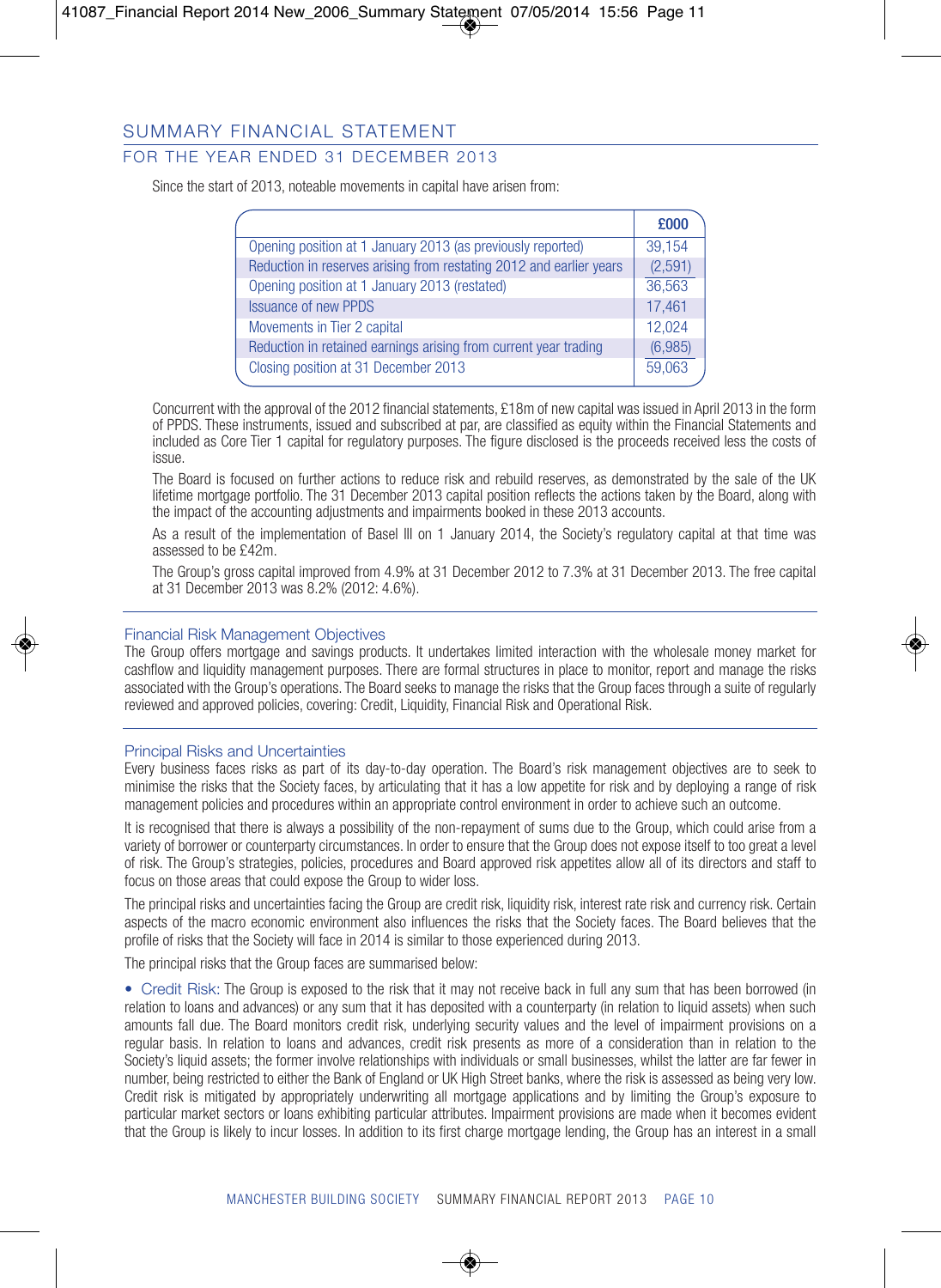## FOR THE YEAR ENDED 31 DECEMBER 2013

portfolio of second charge mortgage assets; these are all mature and it has been assessed that the risk of non-repayment arising from there being insufficient equity in the properties to satisfy both the first and second charge holder is low. No impairment provision has been made specifically in relation to second charge assets. The Group holds a beneficial interest in a portfolio of mortgage assets, some of which are regulated by the Consumer Credit Act. The legal title of these loans remains with a third party business, to which the Group provided funding and over which it holds a debenture; due to this beneficial interest held, these assets are consolidated in the Group balance sheet. During the year the Group identified instances of noncompliance with the CCA which have led to legal advice being sought and an assessment being made of the impact of such on the loan book. This has been incorporated within the assessment of the estimate of discounted future cash flows expected to arise from these loans which forms the basis for the impairment provision. The requirements of the CCA in respect to these issues have not been subject to significant judicial consideration to date. The Group has considered its legal and regulatory position with respect to these matters and has obtained external legal advice to support the views taken. It is not clear what regulatory position the FCA will adopt and there is no judicial certainty in the legal position. The actual result could therefore differ materially from this estimate.

• Insurance Risk: In the context of lifetime mortgages, impairment assessments incorporate the insurance risk attaching to the contracts. The insurance provision is a critical accounting estimate, as its assessment is based on expected future outcomes relating to the date on which an account redeems which, given the nature of the product is expected to be on death of the borrower, but can be affected by health issues that would see borrowers move into care; it can also be affected by nonhealth related voluntary pre-payment. It is also affected by the assumptions made in relation to house price appreciation and depreciation. This means that the insurance risk provision can move by a material amount dependent upon these assumptions.

• Liquidity Risk: The Group's strategy is to maintain sufficient funds in unencumbered liquid form at all times to ensure that its liabilities can be met as they fall due. Regular stress testing of liquidity is undertaken by separately using 20 week and 3 month time horizons. The Group operates within closely monitored Board-approved liquidity policy limits, which are reviewed on a daily basis by the Group's Finance and Treasury departments, reported to the executive directors every week and considered by the Board each month. During 2013, the Group continued to have a significant proportion of its liquid assets deposited with the Bank of England. It should be noted that, by holding greater proportions of liquidity in Bank of England deposits, (for regulatory purposes) liquidity yields are lower.

• Capital Risk: The Group is required to hold sufficient capital by its regulator; regulatory capital includes retained earnings, PPDS, PIBS and subordinated debt. The level of capital that the Group is directed to hold by its regulator is driven by the nature of the Group's assets and the regulator's assessment of its risk profile. In order to ensure the Group continues to hold more capital than required, it is targeting the holding of assets that do not attract higher capital weightings and the return of post-tax profits to its general reserves. Shrinkage in the size of the mortgage book assists in this risk management process. This has been achieved by both organic reduction in the mortgage book and the sale of the UK lifetime mortgages. From 1 January 2014 the extent to which remunerated capital instruments may be included within regulatory capital is set to change, as a result of the implementation of Basel III. For the Group, the impact is that certain elements that are currently included within its regulatory capital, being PIBS and certain tranches of subordinated debt, will amortise over a 10 year period. The Society has assessed the impact of this future amortisation of instruments and it is satisfied that, based on current projections, it will continue to meet its regulatory requirements without the need to issue further capital instruments. The Group is continuing to assess the impact that Basel III will have on its business.

• Interest Rate Risk: The Group's mortgage and savings products have different interest rate types and different maturities. This means that the Group is exposed to movements in interest rates. A movement in an external interest rate (e.g. Bank of England Base Rate or LIBOR) does not always affect every mortgage and savings product that the Society holds. The Society has more fixed rate mortgage products (notably its Lifetime mortgages) than it has fixed rate savings products. The interest rate risk had been offset through the purchase of interest rate swaps. At the previous financial statement date, it had been identified that these swaps were not effective for hedge accounting purposes under IAS 39. The result of this was that the fair value movement on the interest rate swaps was recorded through profit or loss. The fair value of the interest rate swaps was volatile to a material degree by reference to movements in yield curves. The Board's view was that the risk of volatility in its retained reserves (and consequentially upon its regulatory capital) was too great and as a result, it exited from all of its interest rate swaps in June 2013. Presently, there are no interest rate swaps in place. The interest rate risk position is monitored by the Risk Committee and the Board and is managed via the setting of internal policy limits and through the holding of an ascribed level of capital to mitigate the risk of interest rate movement. The disposal of the Society's UK Lifetime mortgage book had a beneficial impact in reducing the overall level of interest rate risk, as it removed from the mortgage book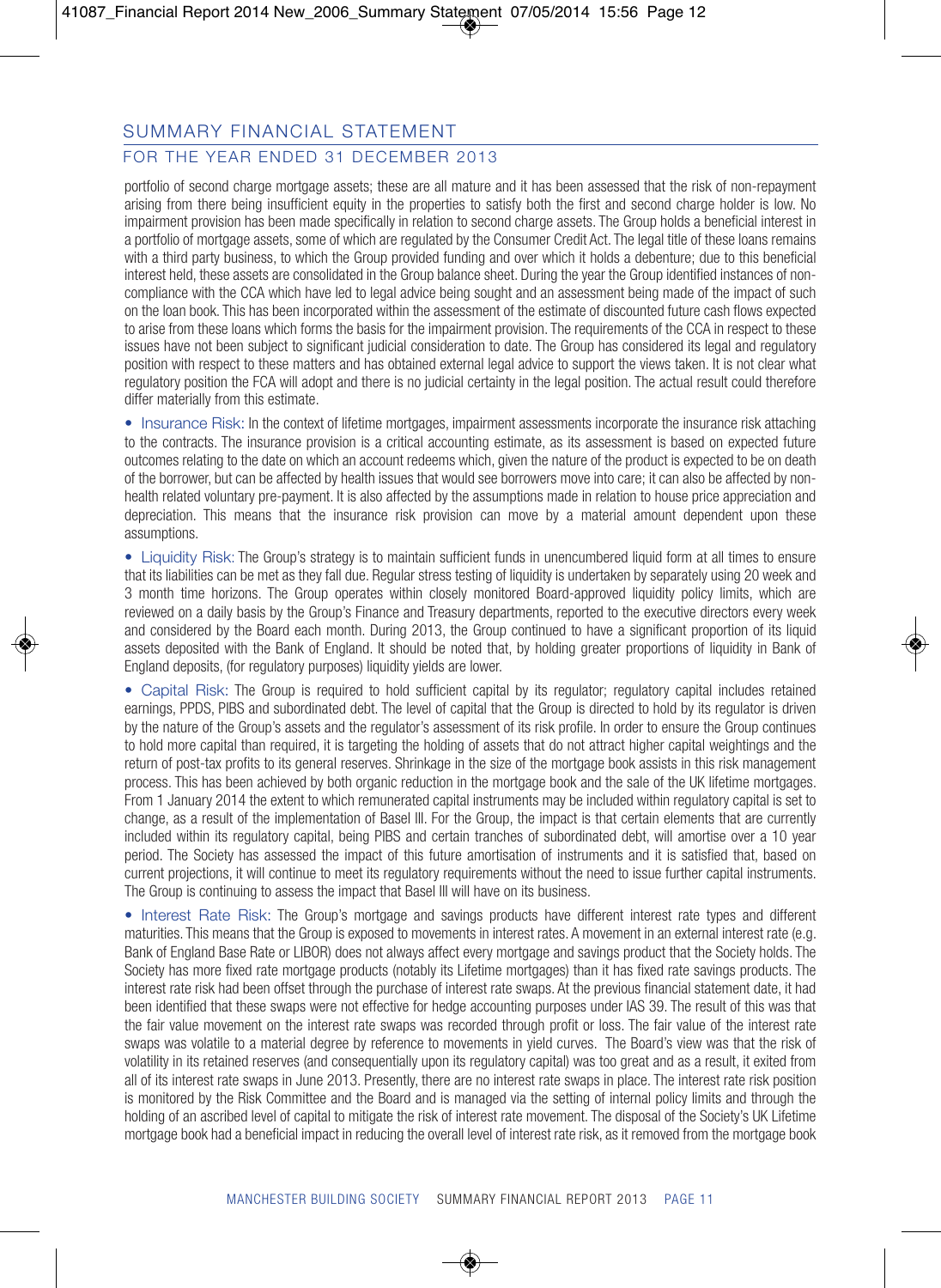## FOR THE YEAR ENDED 31 DECEMBER 2013

approximately one third of the Group's fixed rate assets. The Board does not intend to hedge its remaining fixed rate mortgages using interest rate swaps at this time; this position is monitored regularly.

• Currency Risk: The Group faces currency movement risks on its Euro denominated mortgage balances which represent 7.3% of total mortgage assets as at 31 December 2013. The exchange rate risk arising on these balances is managed and mitigated by transacting exchange rate swaps. The exchange rate risk position is reported to the ALCO and Board each month.

• Economic Risk: The Group faces the risk that its interest margin can become subjected to the pressure that is brought to bear from being an institution that is primarily funded through retail deposits. Within this market, there is great competition for attracting retail deposits at sustainable rates of interest. Following the launch of the Bank of England's Funding for Lending Scheme, it is apparent that there has been an easing in the rates that retail institutions pay to their saving members and as a consequence, the impact of this has been an improvement in the Society's interest margin during 2013.

Details of the Group's critical accounting estimates and judgements may be found within the 2013 Annual Report and **Accounts** 

#### Diversity Matters

#### Gender Analysis

Below is a table summarising Directors and Staff by gender at 31 December 2013, with comparative positions for the previous year end:

|                  |      | 31 December<br>31 December<br>2013<br>2012 |      |        |  |
|------------------|------|--------------------------------------------|------|--------|--|
|                  | Male | Female                                     | Male | Female |  |
| <b>Directors</b> |      |                                            |      |        |  |
| <b>Staff</b>     | 20   | 23                                         | 33   | 31     |  |
| Total            | 28   | 23                                         | 42   | 32     |  |
|                  |      |                                            |      |        |  |

Given the size and scale of the Society's operations and its head count, it does not have any members of staff that would be considered for disclosure as 'Senior Managers' in the above table.

#### Social, Community and Human Rights Issues

Stakeholders: The Group's members, staff and other stakeholders are key to its success and it is committed to its policy of ensuring that all are treated fairly and equally at all times.

Employees: The Group's policies ensure that discrimination on the grounds of race, colour, religion, belief, nationality, ethnic origin, sex, sexual orientation, marital status, age, part time status and membership (or otherwise) of a trade union is not tolerated. Further, the Group also holds to its policy on disability, which is achieved via a wider policy approach to equal opportunity in the workplace. Training and development opportunities are presented to staff to allow them to acquire relevant professional qualifications, which, in turn, assist the Group in achieving its goals.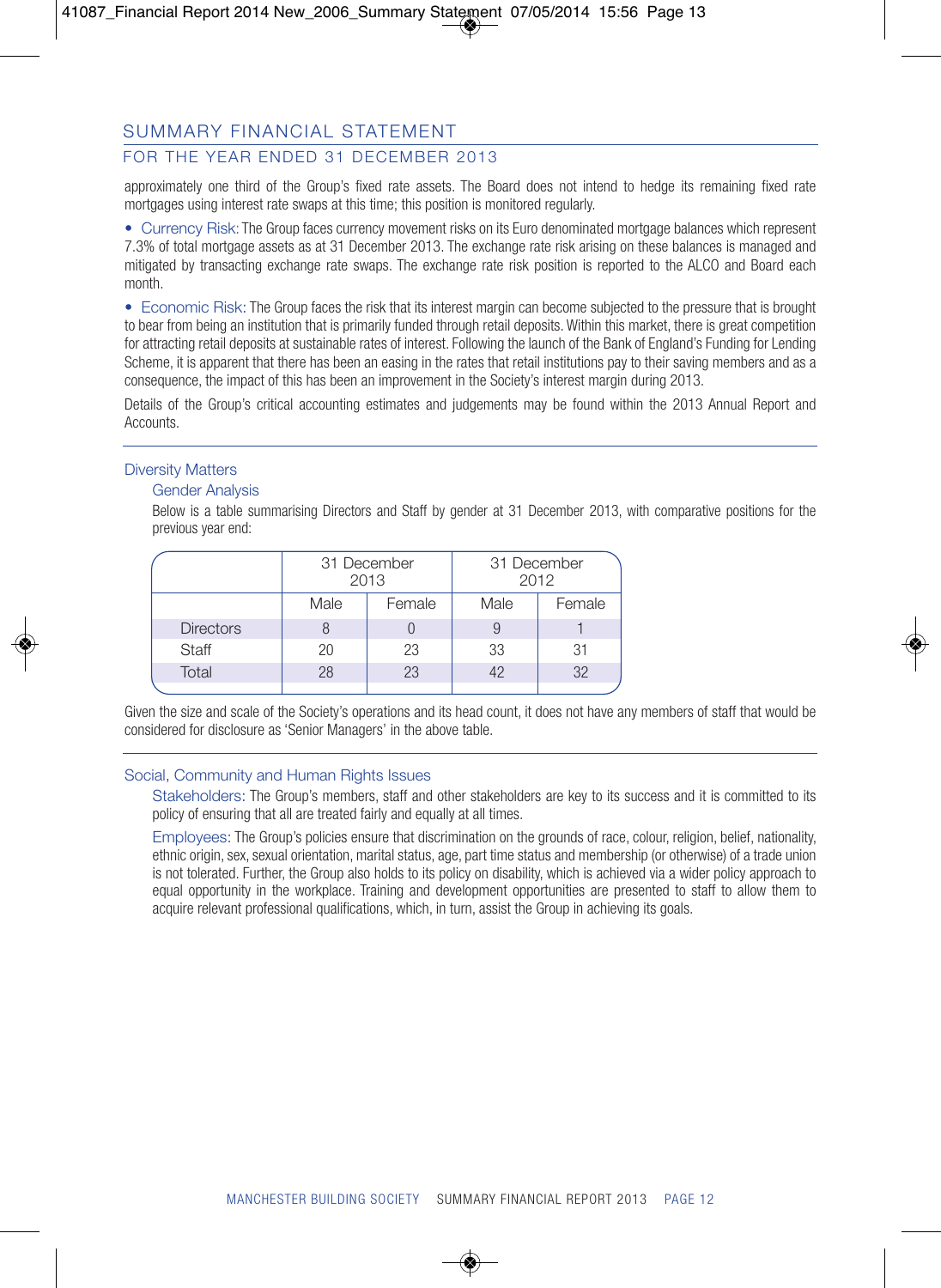## FOR THE YEAR ENDED 31 DECEMBER 2013

#### **Directors**

| <b>Current Directors</b> |                            |                            |  |
|--------------------------|----------------------------|----------------------------|--|
| J.P. Allen               | Non-executive director     |                            |  |
| <b>H.F. Baines</b>       | Non-executive director     | (appointed 30 August 2013) |  |
| <b>I.A.</b> Dewar        | Non-executive director     | (appointed 30 August 2013) |  |
| R.W. Dyson               | Non-executive director     |                            |  |
| C.W. Gee                 | <b>Finance Director</b>    |                            |  |
| D.A. Harding             | Chairman                   | (appointed 17 April 2013)  |  |
| P.A. Lynch               | <b>Operations Director</b> |                            |  |
| <b>E.B.</b> Smith        | Non-executive director     | (appointed 1 January 2014) |  |
| J. Smith                 | Vice Chairman              |                            |  |
|                          |                            |                            |  |

| <b>Former Directors</b> |                 |                           |                             |  |
|-------------------------|-----------------|---------------------------|-----------------------------|--|
|                         | D.E. Cowie      | <b>Chief Executive</b>    | (retired 5 June 2013)       |  |
|                         | A. Finch        | Non-executive director    | (resigned 31 December 2013) |  |
|                         | S.M. Molloy     | Non-executive director    | (resigned 26 June 2013)     |  |
|                         | M.J. Prior      | Chairman                  | (resigned 17 April 2013)    |  |
|                         | I.M. Richardson | <b>Executive Director</b> | (resigned 28 June 2013)     |  |

At the Annual General Meeting: Harry Baines, Ian Dewar and David Harding will offer themselves for election as they were appointed to the Board during 2013. In addition, Fiona Smith, who was appointed to the Board in January 2014, will also offer herself for election; this would normally occur at the AGM in 2015, but the resolution to elect her has been brought to the 2014 AGM as, in the view of the Board the timing of the appointment and 2014 AGM allow for her election to occur at that time. Further, Chris Gee will retire by rotation and being eligible, will offer himself for re-election. Bob Dyson has indicated that he will step down from the Society's Board at the AGM.

At the year end no director had an interest in any shares or debentures of the Society or its connected undertakings.

#### Other matters

#### Pillar 3

The disclosure requirements of Pillar 3 may be found on the Society's website.

#### Charitable & political donations

The Society made charitable donations totalling £5,000 (2012: £5,000) during the year. No contributions were made for political purposes.

#### Supplier payment policy & practice

The Society's policy concerning the payment of its trade creditors is as follows:

- a) to agree the terms of payment with a supplier
- b) to ensure that suppliers are aware of the terms of payment
- c) to pay invoices in conformity with the Society's contractual and other legal obligations

Trade creditors at 31 December 2013 amounted to 9 days of average supplies (2012: 16 days).

#### Going concern

The directors must satisfy themselves that it is reasonable to conclude that the financial statements should be prepared on a going concern basis. The Group's business activities require it to manage carefully its liquidity and capital resources. In managing its key resources through the setting of Board policies and operating procedures, the directors are mindful of the principal risks and uncertainties that the Group faces; these are summarised on pages 10 to 12.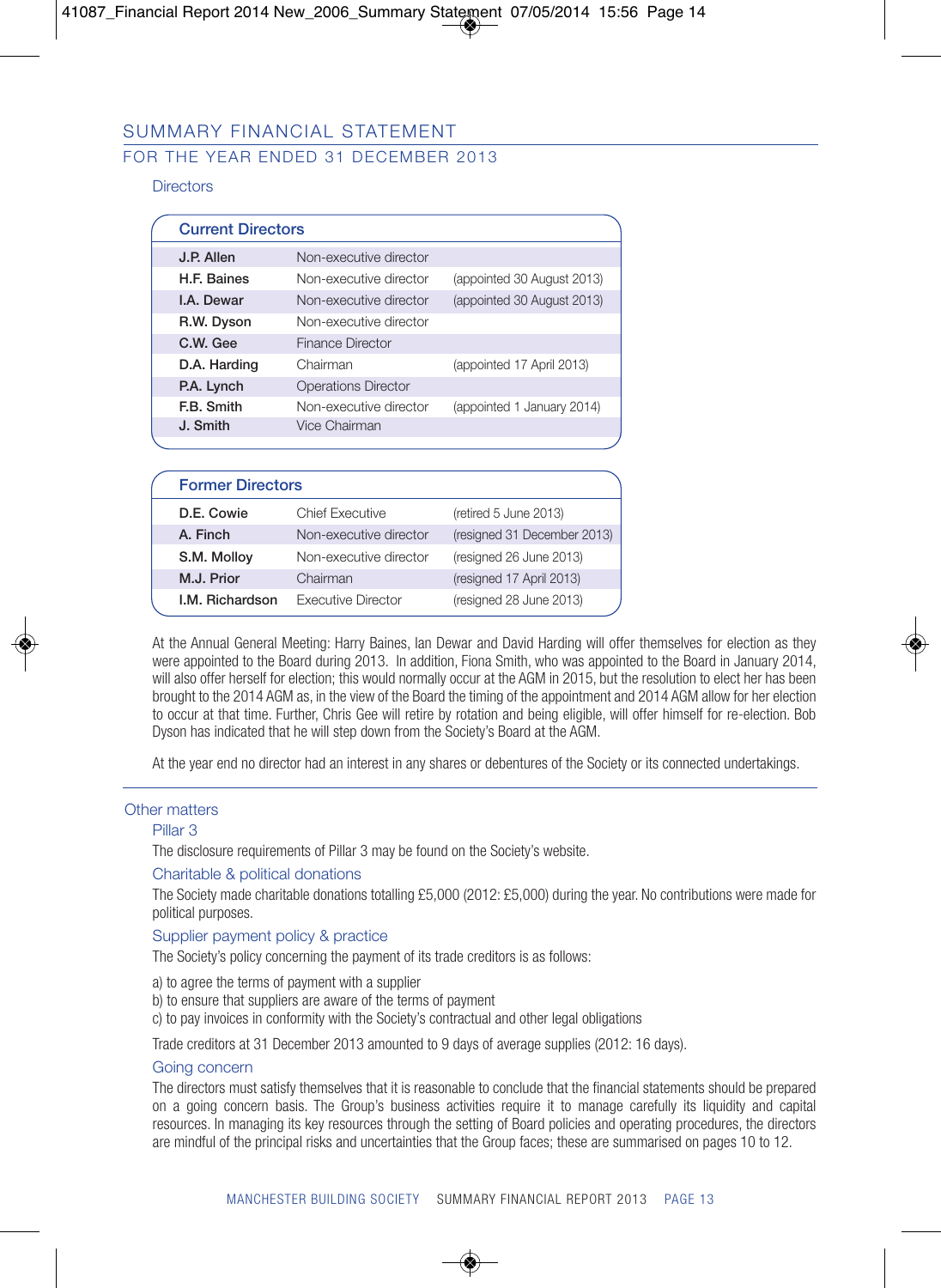## FOR THE YEAR ENDED 31 DECEMBER 2013

During the year to December 2013, and prior to the issuance of the December 2012 accounts, an accounting adjustment was identified in relation to unwinding hedge accounting previously applied in the accounts. The impact was a reduction in reserves of £28.7m. As a result, and concurrent with the approval of the prior year accounts, the Society issued further subscribed capital in the form of £18m of Profit Participating Deferred Shares which are incorporated in Core Equity Tier 1 capital for regulatory purposes.

The Group has continued to focus on managing the risks and uncertainties facing the business and assessing regular forecasts covering profitability, liquidity and capital assessments. Impairment losses in the year on specific books of assets and accounting restatements have impacted capital resources. The key areas of judgment in the December 2013 accounts, as reflected in the summary on pages 10 to 12, relate to the sensitivity of the lifetime mortgage insurance risk provisions to changes in key estimates, the assessment of impairment risk in relation to mortgage assets, and any further legal and regulatory risk which may be associated with the small portfolio of CCA regulated loans, over which the Society holds a beneficial interest.

The Board has performed scenario analysis to consider eventualities using more pessimistic business and economic assumptions than those used in its Corporate Plan forecasts, including stresses applied to the interest margin and the cost base. The outputs of these projections also incorporate steps to reduce interest rate risk and identifies that the Group is able to meet its regulatory capital position both now and over the Corporate Planning period.

Based on the output of the Boards projections, scenario analysis and through its regular discussions with the PRA (which include dialogue relating to its regulatory capital and corporate planning forecasts), the Board has a reasonable expectation that the Group will continue to operate on a going concern basis.

#### Auditors

Following the 2013 AGM, Grant Thornton UK LLP resigned as auditors and PricewaterhouseCoopers LLP were appointed. A resolution for their appointment as auditors of the Society will be proposed at the Annual General Meeting.

#### **Outlook**

The Board's view is that the UK mortgage and savings markets will continue to be challenging over the short term as the impact of economic and inflationary pressures come to bear. It is expected that the Bank of England's Funding for Lending Scheme will result in further downward pressure on both retail savings rates and on the short term rates offered on new mortgage lending across the UK.

It is the Board's view that interest margins will improve further when Bank Base Rate starts to increase, although the timing of this remains uncertain.

The Group will continue with its approach of prudent underwriting of all mortgage applications.

The continued prudential management of the Group's capital, interest rate risk, interest margin and liquidity will be areas of focus during 2014 and beyond.

On behalf of the Board of Directors

D.A. Harding

Chairman 3 May 2014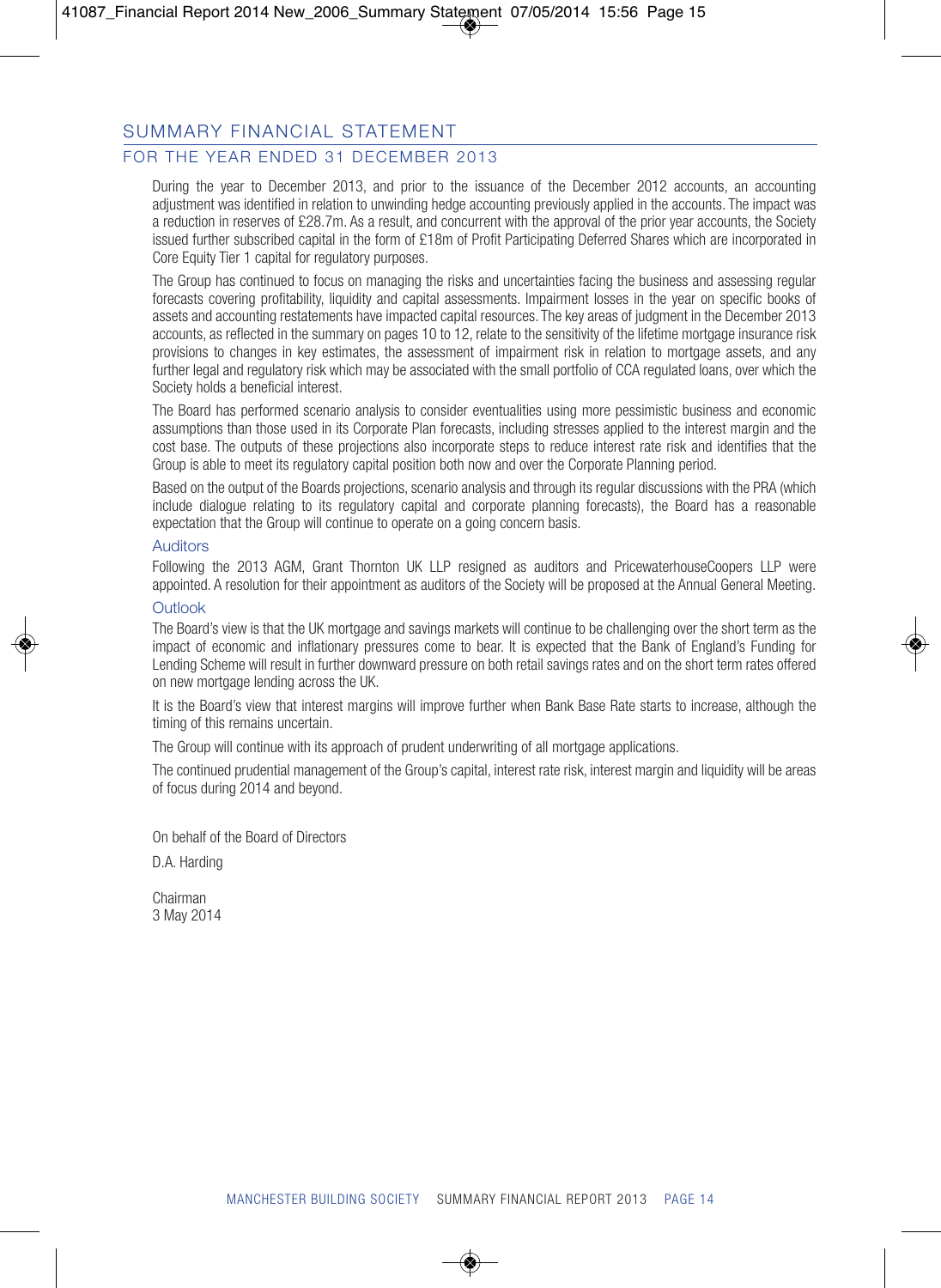## FOR THE YEAR ENDED 31 DECEMBER 2013

| <b>RESULTS FOR THE YEAR</b>                                                                                                                                                 | 2013<br>£000                                   | Group<br><b>Restated</b><br>2012<br>£000      | 2013<br>£000                                     | <b>Society</b><br><b>Restated</b><br>2012<br>£000 |
|-----------------------------------------------------------------------------------------------------------------------------------------------------------------------------|------------------------------------------------|-----------------------------------------------|--------------------------------------------------|---------------------------------------------------|
| Net interest income<br>Other income and charges<br>Fair value losses<br>Administrative expenses<br>Impairment losses                                                        | 14.407<br>93<br>(1, 463)<br>(5,907)<br>(8,706) | 10.793<br>150<br>(8, 278)<br>(4,862)<br>(864) | 13.547<br>881<br>(1, 463)<br>(5, 423)<br>(7,646) | 9,637<br>954<br>(8,278)<br>(4, 479)<br>(147)      |
| Loss for the year before taxation<br>Taxation                                                                                                                               | (1.576)<br>(5.517)                             | (3.061)<br>(219)                              | (104)<br>(5,645)                                 | (2,313)<br>(361)                                  |
| Loss for the financial period<br>Payment to Equity Holders<br>Tax credit on payment to Equity Holders<br>(See page 6 for narrative)<br><b>Transfer to Retained Earnings</b> | (7,093)<br>(675)<br>135<br>(7,633)             | (3,280)<br>(675)<br>165<br>(3,790)            | (5,749)<br>(675)<br>135<br>(6, 289)              | (2,674)<br>(675)<br>165<br>(3, 184)               |
|                                                                                                                                                                             |                                                |                                               |                                                  |                                                   |

| FINANCIAL POSITION AT THE END OF THE YEAR |         | Group                   |         | <b>Society</b>          |
|-------------------------------------------|---------|-------------------------|---------|-------------------------|
|                                           | 2013    | <b>Restated</b><br>2012 | 2013    | <b>Restated</b><br>2012 |
|                                           | £000    | £000                    | £000    | £000                    |
| Assets                                    |         |                         |         |                         |
| Liquid assets                             | 177,047 | 142,930                 | 176,997 | 142,880                 |
| Mortgages                                 | 451,919 | 567,819                 | 443,733 | 553,281                 |
| Other loans                               | 2,128   | 2,721                   | 2,128   | 2,721                   |
| Derivative financial instruments          | 582     | 1,097                   | 582     | 1,097                   |
| Fixed and other assets                    | 14,754  | 62,442                  | 25,159  | 78,030                  |
| <b>Total assets</b>                       | 646,430 | 777,009                 | 648,599 | 778,009                 |
| Liabilities                               |         |                         |         |                         |
| <b>Shares</b>                             | 502,586 | 617,009                 | 502,586 | 617,009                 |
| <b>Borrowings</b>                         | 96,828  | 81,577                  | 96,828  | 81,577                  |
| Other liabilities                         | 2,500   | 2,254                   | 2,186   | 2,115                   |
| Derivative financial instruments          | 620     | 42,101                  | 620     | 42,101                  |
| Subordinated capital                      | 15,700  | 15,700                  | 15,700  | 15,700                  |
| Subscribed capital                        | 5,000   | 5,000                   | 5,000   | 5,000                   |
| Subscribed capital##                      | 9,788   | 9,788                   | 9,788   | 9,788                   |
| Profit Participating Deferred Shares##    | 17,461  |                         | 17,461  |                         |
| Reserves##                                | (4,053) | 3,580                   | (1,570) | 4,719                   |
| <b>Total liabilities</b>                  | 646,430 | 777,009                 | 648,599 | 778,009                 |
| ## Classified as equity                   |         |                         |         |                         |

| SUMMARY OF KEY FINANCIAL RATIOS                               |              | Group        | <b>Society</b> |              |  |
|---------------------------------------------------------------|--------------|--------------|----------------|--------------|--|
|                                                               | 2013<br>$\%$ | 2012<br>$\%$ | 2013<br>$\%$   | 2012<br>$\%$ |  |
| Gross capital as a percentage of shares and borrowings        | 7.32         | 4.88         | 7.74           | 5.04         |  |
| Liquid assets as a percentage of shares and borrowings        | 29.54        | 20.46        | 29.53          | 20.45        |  |
| Loss for the year as a percentage of mean total assets        | (1.00)       | (0.40)       | (0.81)         | (0.33)       |  |
| Management expenses as a percentage of mean total assets 0.83 |              | 0.60         | 0.76           | 0.55         |  |

\* Restated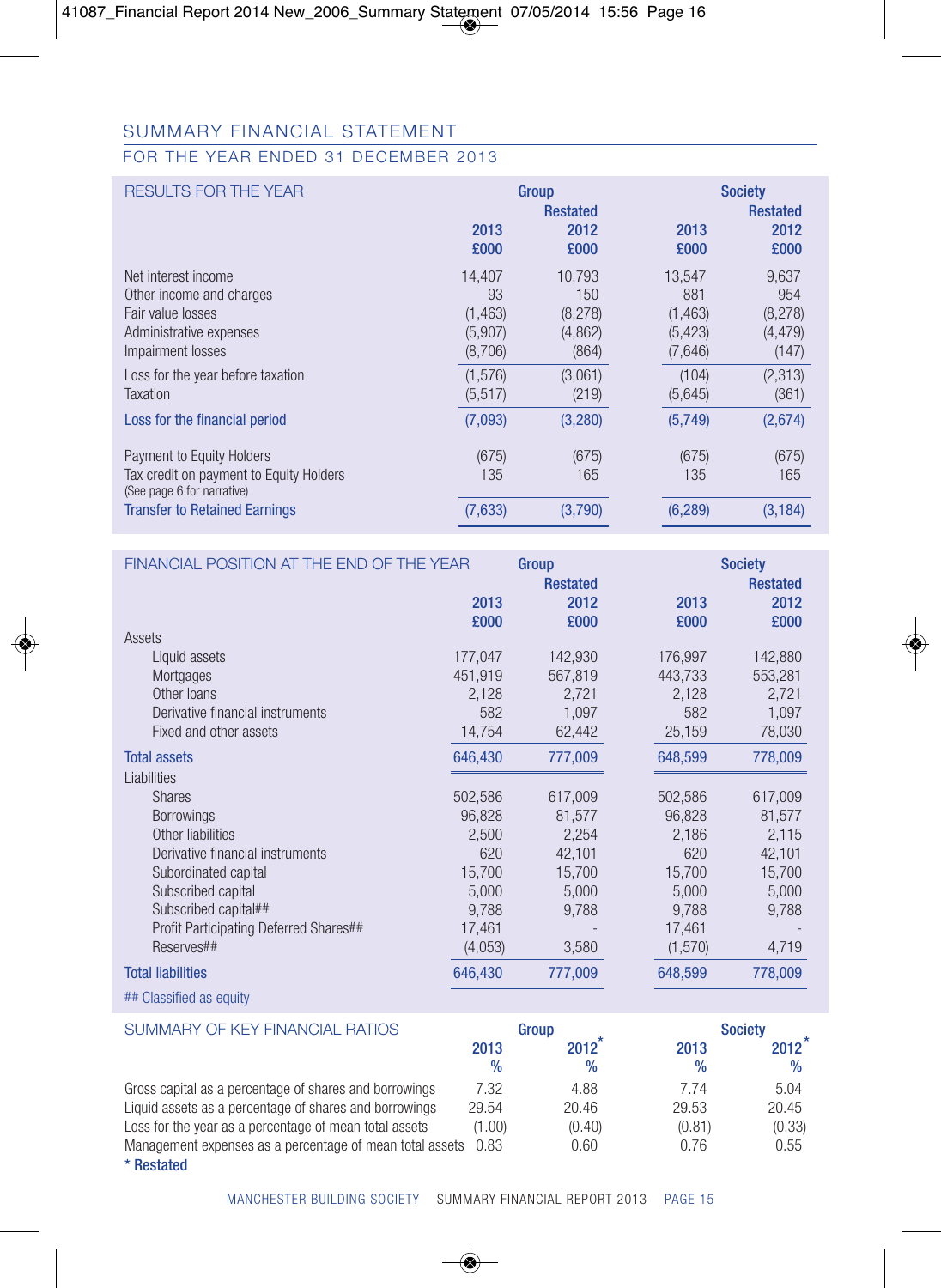## FOR THE YEAR ENDED 31 DECEMBER 2013

#### NOTES TO THE SUMMARY FINANCIAL STATEMENT

- 1. Summary Financial Statement is prepared on both a Group and Society basis.
- 2. The gross capital ratio measures the proportion by which capital bears to shares and borrowings. Gross capital consists of retained profits, accumulated over many years in the form of reserves, Permanent Interest Bearing Shares, Profit Participating Deferred Shares and qualifying subordinated liabilities.
- 3. The liquid assets ratio measures the proportion that assets held in the form of cash and short-term deposits bears to shares and borrowings. By their nature, liquid assets are readily realisable into cash and thereby enable the Group and Society to meet requests by its investors for withdrawals on their accounts, to make new mortgage loans to borrowers and to fund its business activities generally.
- 4. The profit for the year as a percentage of mean total assets measures the proportion that the profit after taxation for the year represents in relation to the average of total assets for the year.

The Group and Society need to make a reasonable level of profit each year in order to fund the continued development of its business whilst maintaining its capital ratio at a suitable level to protect investors.

5. The management expense ratio measures the proportion that administration expenses bears to the average of total assets during the year.

#### INDEPENDENT AUDITORS' STATEMENT ON THE SUMMARY FINANCIAL STATEMENT

#### INDEPENDENT AUDITORS' STATEMENT TO THE MEMBERS AND DEPOSITORS OF THE MANCHESTER BUILDING SOCIETY

We have examined the Summary Financial Statement of Manchester Building Society set out on pages 5 to 16.

#### Respective responsibilities of Directors and Auditors

The Directors are responsible for preparing the Summary Financial Statement in accordance with applicable United Kingdom law.

Our responsibility is to report to you our opinion on the consistency of the Summary Financial Statement with the full Annual Report and Accounts, the Annual Business Statement and the Directors' Report, and its conformity with the relevant requirements of section 76 of the Building Societies Act 1986 and the regulations made under it.

We also read the other information contained in the Summary Financial Statement and consider the implications for our report if we become aware of any apparent misstatements or material inconsistencies with the Annual Report and Accounts. The other information comprises only the Summary Chairman's Statement and Director's Remuneration Report.

This statement, including the opinion, has been prepared for, and only for, the Society's Members and Depositors as a body in accordance with section 76 of the Building Societies Act 1986 and for no other purpose. We do not, in giving this opinion, accept or assume responsibility for any other purpose or to any other person to whom this statement is shown or into whose hands it may come save where expressly agreed by our prior consent in writing.

#### Basis of Opinion

We conducted our work in accordance with Bulletin 2008/3 'The auditor's statement on the summary financial statement in the United Kingdom' issued by the Auditing Practices Board. Our report on the Group and Society's full Annual Report and Accounts describes the basis of our audit opinion on those Annual Report and Accounts.

#### Opinion on Summary Financial Statement

In our opinion the Summary Financial Statement is consistent with the full Annual Report and Accounts, the Annual Business Statement and the Directors' Report of The Manchester Building Society for the year ended 31 December 2013 and comply with the applicable requirements of section 76 of the Building Societies Act 1986, and regulations made under it.

PricewaterhouseCoopers LLP Chartered Accountants and Statutory Auditors **Manchester** 

3 May 2014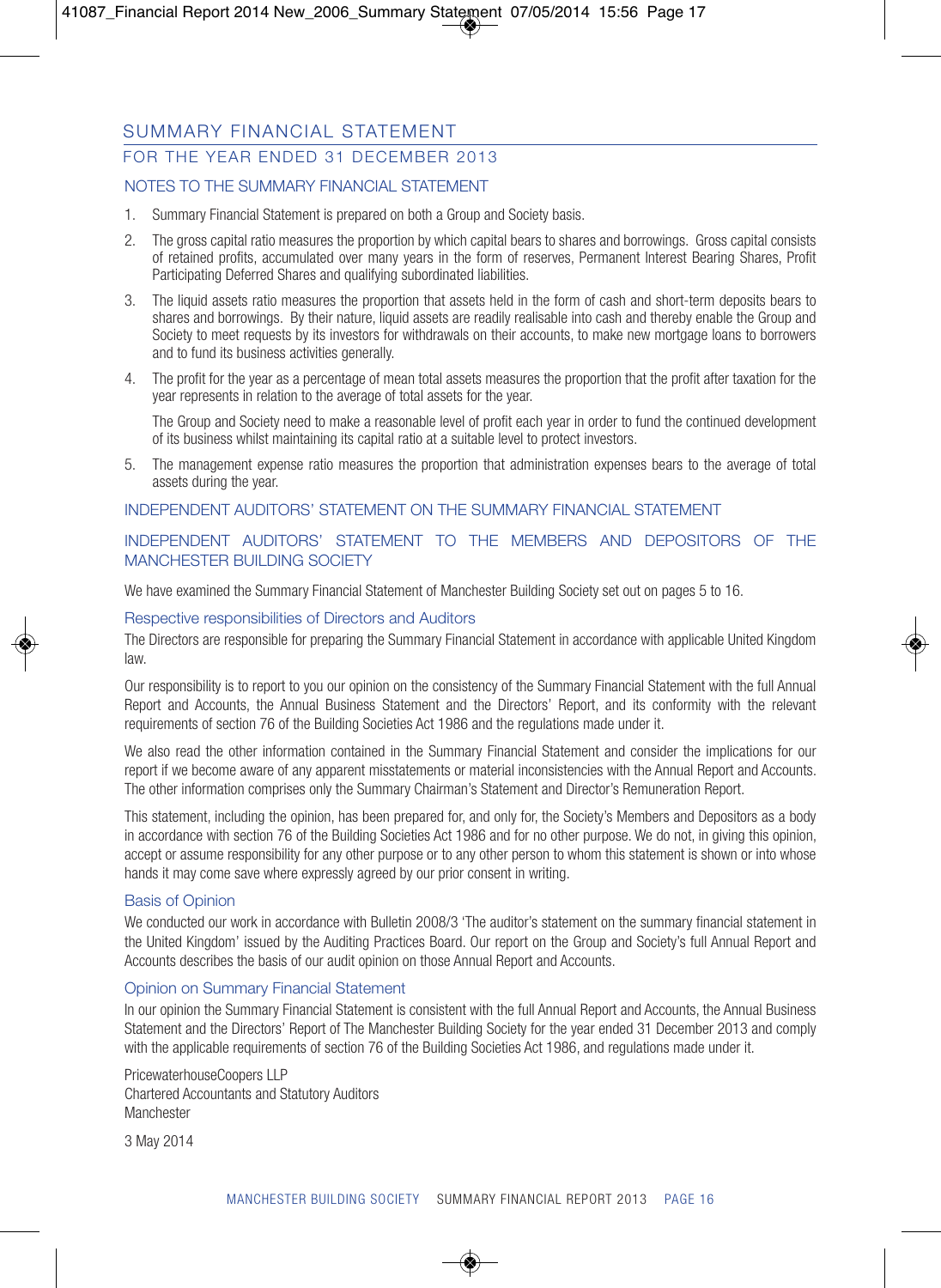#### **Introduction**

The purpose of this report is to provide details of the Society's policy on the remuneration of its executive and non-executive directors and explain the process for setting the level of directors' remuneration.

#### Nominations and Remuneration Committee

The Nominations and Remuneration Committee is responsible for the remuneration policy for all directors; it also reviews the remuneration of certain managers. All recommendations made by the Nominations and Remuneration Committee are considered by the full Board. The Committee has regard to best practise as set out in the Code.

No director is involved in any decision regarding their own level of remuneration.

#### Executive directors

Remuneration levels are set for executive directors at such a level to reward and retain the skills and commitment necessary to manage the development of the Group within a competitive and challenging business sector. In accordance with best practice, the Nominations and Remuneration Committee reviews the remuneration arrangements for the executive directors on a periodic basis and compares their range of benefits to those available within similar organisations.

Their remuneration arrangements include:

- salaries, reviewed by the Committee on an annual basis
- membership of the Group personal pension scheme, on the same terms as other eligible employees of the Group, save for the previous Chief Executive, whose membership of the scheme attracted an increased level of employer pension contributions
- taxable benefits which include a car allowance and private health care

Bonus scheme arrangements that were in place historically for executive directors ceased to exist from 1 January 2011.

No executive director holds a contract with a notice period of more than 12 months.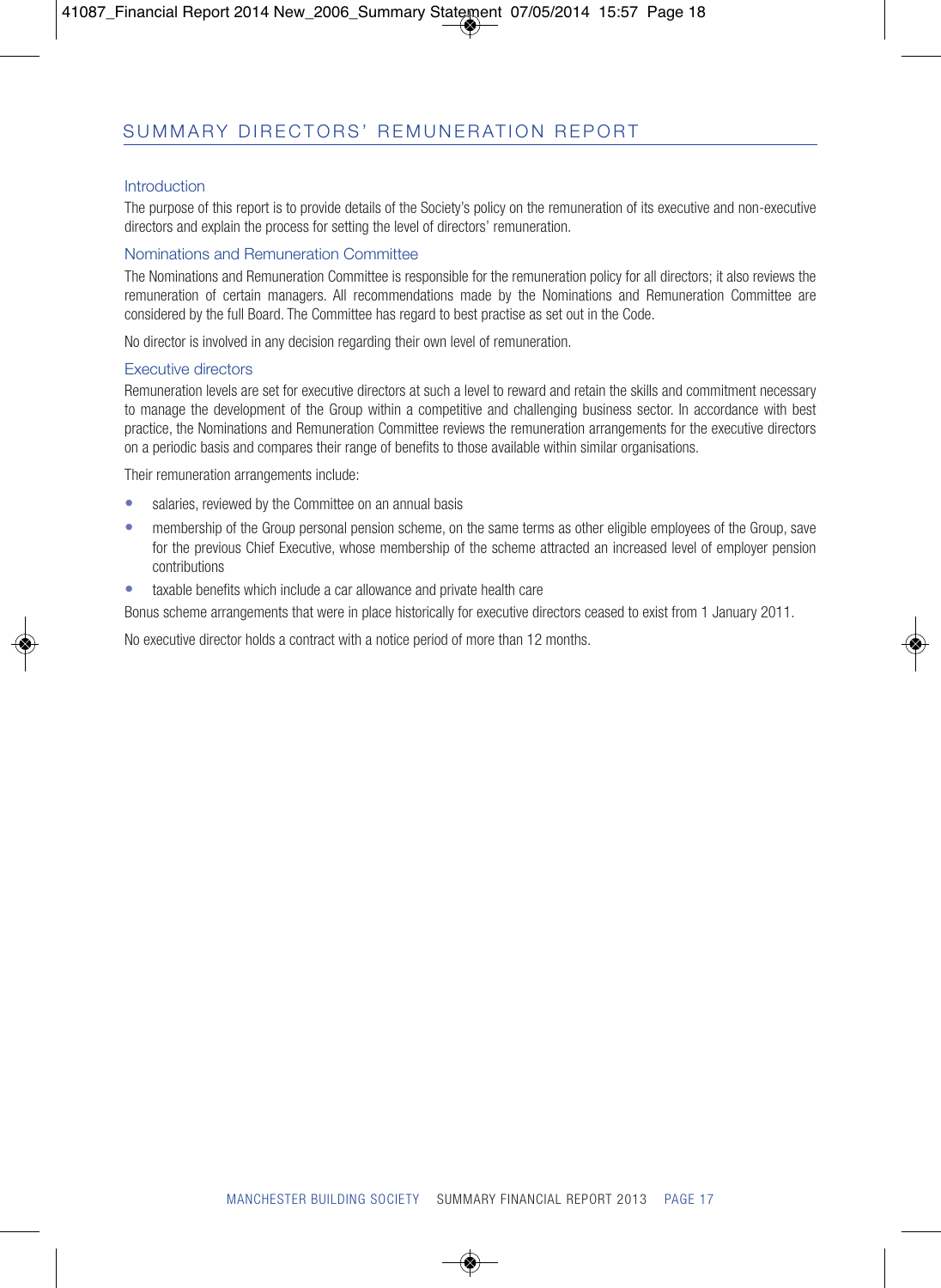## D I R E C T O R S' R E M UN E R A T I O N

|                                         |               | <b>Pension</b>       |                 |              |
|-----------------------------------------|---------------|----------------------|-----------------|--------------|
| Executive directors                     | <b>Salary</b> | <b>Contributions</b> | <b>Benefits</b> | <b>Total</b> |
| 2013                                    | £000          | £000                 | £000            | £000         |
| D.E. Cowie (retired 5 June 2013)        | 143           | 43                   | 7               | 193          |
| C.W. Gee                                | 117           | 14                   | 11              | 142          |
| P.A. Lynch                              | 117           | 14                   | 11              | 142          |
| I.M. Richardson (resigned 28 June 2013) | $208*$        | 7                    | 5               | 220          |
|                                         | 585           | 78                   | 34              | 697          |
|                                         |               | <b>Pension</b>       |                 |              |
|                                         | <b>Salary</b> | <b>Contributions</b> | <b>Benefits</b> | <b>Total</b> |
| 2012                                    | £000          | £000                 | £000            | £000         |
| D.E. Cowie                              | 194           | 33                   | 17              | 244          |
| C.W. Gee                                | 117           | 14                   | 11              | 142          |
| P.A. Lynch                              |               | 14                   |                 |              |
|                                         | 117           |                      | 11              | 142          |
| I.M. Richardson                         | 117           | 14                   | 10              | 141          |

#### *\* includes £149k for compensation for loss of office*

Following the retirement of David Cowie, the role of Chief Executive Officer is held by Allan Hodges on an interim basis. Mr. Hodges is not a director of the Society and his services are provided by Lamjam Ltd. The Society entered into the agreement with Lamiam Ltd on 29 April 2013 and paid £175,200 inclusive of VAT during 2013.

#### Non-executive directors

Non-executive directors are remunerated by way of fees, which are recommended by the Committee to the Board on an annual basis. The level of fees is assessed on the basis of responsibility, experience, skill and time commitment and by comparison with other building societies and regional financial institutions.

Non-executive directors do not receive any other benefits and they do not have any pension arrangements through the Group.

A summary of the non executive directors' remuneration is shown below:

|                                        | <b>Fees</b> | Fees |
|----------------------------------------|-------------|------|
|                                        | 2013        | 2012 |
|                                        | £000        | £000 |
| J.P. Allen                             | 29          | 29   |
| H.F. Baines (appointed 30 August 2013) | 10          |      |
| I.A. Dewar (appointed 30 August 2013)  | 10          |      |
| R.W. Dyson                             | 29          | 29   |
| A. Finch (resigned 31 December 2013)   | 29          | 29   |
| D.A. Harding (appointed 17 April 2013) | 51          |      |
| S.M. Molloy (resigned 12 June 2013)    | 13          | 29   |
| M.J. Prior (resigned 17 April 2013)    | 17          | 50   |
| J. Smith                               | 36          | 35   |
|                                        | 224         | 201  |
| All directors                          | 2013        | 2012 |
|                                        | £000        | £000 |
| Total remuneration                     | 921         | 870  |
|                                        |             |      |

The Group does not make mortgage loans available to any director or close family member.

Full details of directors' remuneration and other business interests are shown within the Annual Report and Accounts.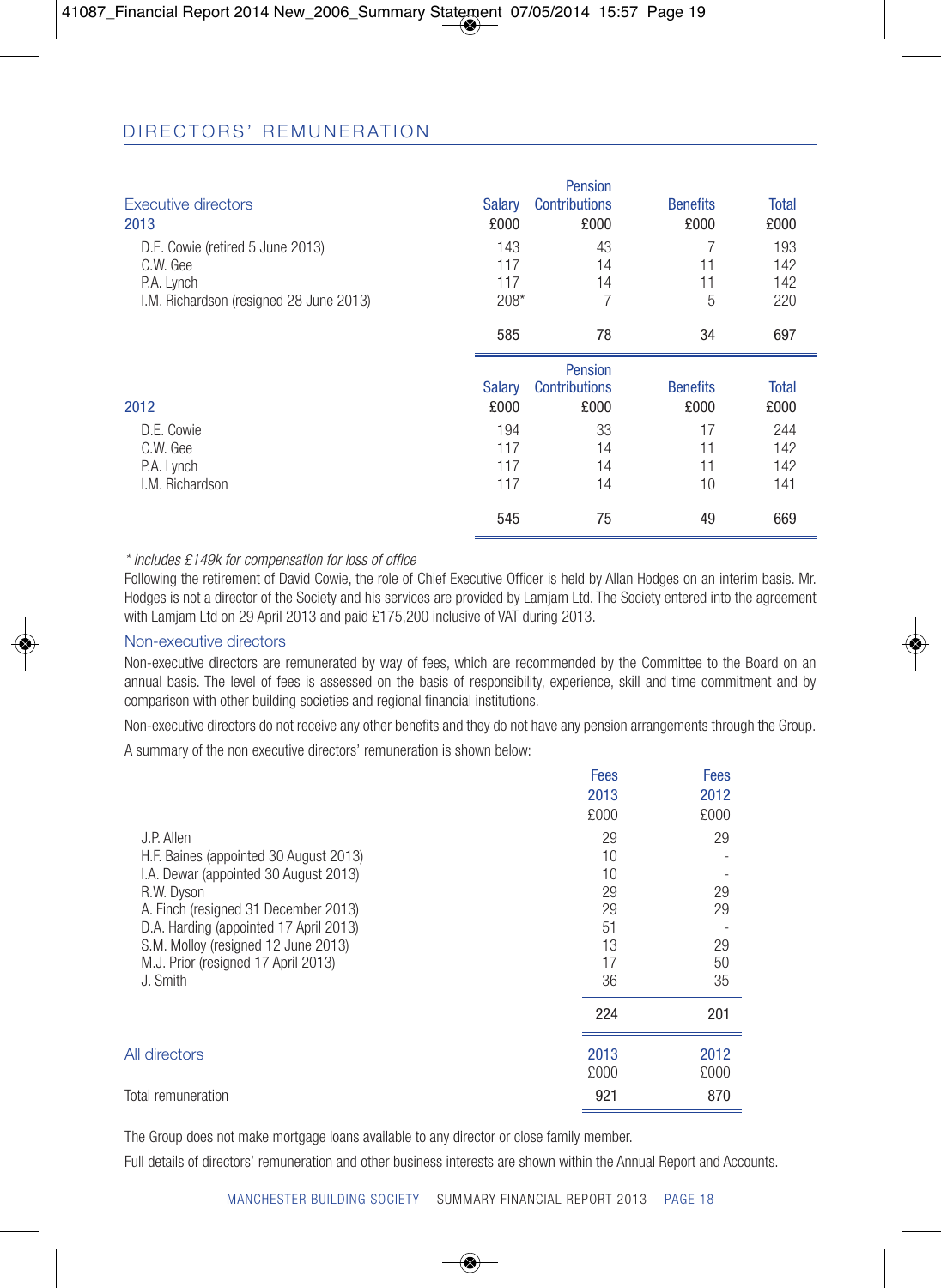## CONTACT DETAILS

#### **Branch**

Queens Court 24 Queen Street Manchester M2 5HX Telephone: 0161 923 8065

#### Agencies

Please see our website at: www.themanchester.co.uk for the most up to date list of our agencies.

#### Savings Customer Services

| Telephone | 0161 923 8065 |
|-----------|---------------|
| Fax       | 0161 923 8954 |

Post Manchester Building Society Savings PO Box 4256 Manchester M60 3AX

#### Mortgage Customer Services

| Telephone | 0161 923 8030                                                                  |
|-----------|--------------------------------------------------------------------------------|
| Fax       | 0161 923 8951                                                                  |
| Post      | <b>Manchester Building Society</b><br>125 Portland Street<br>Manchester M1 40D |